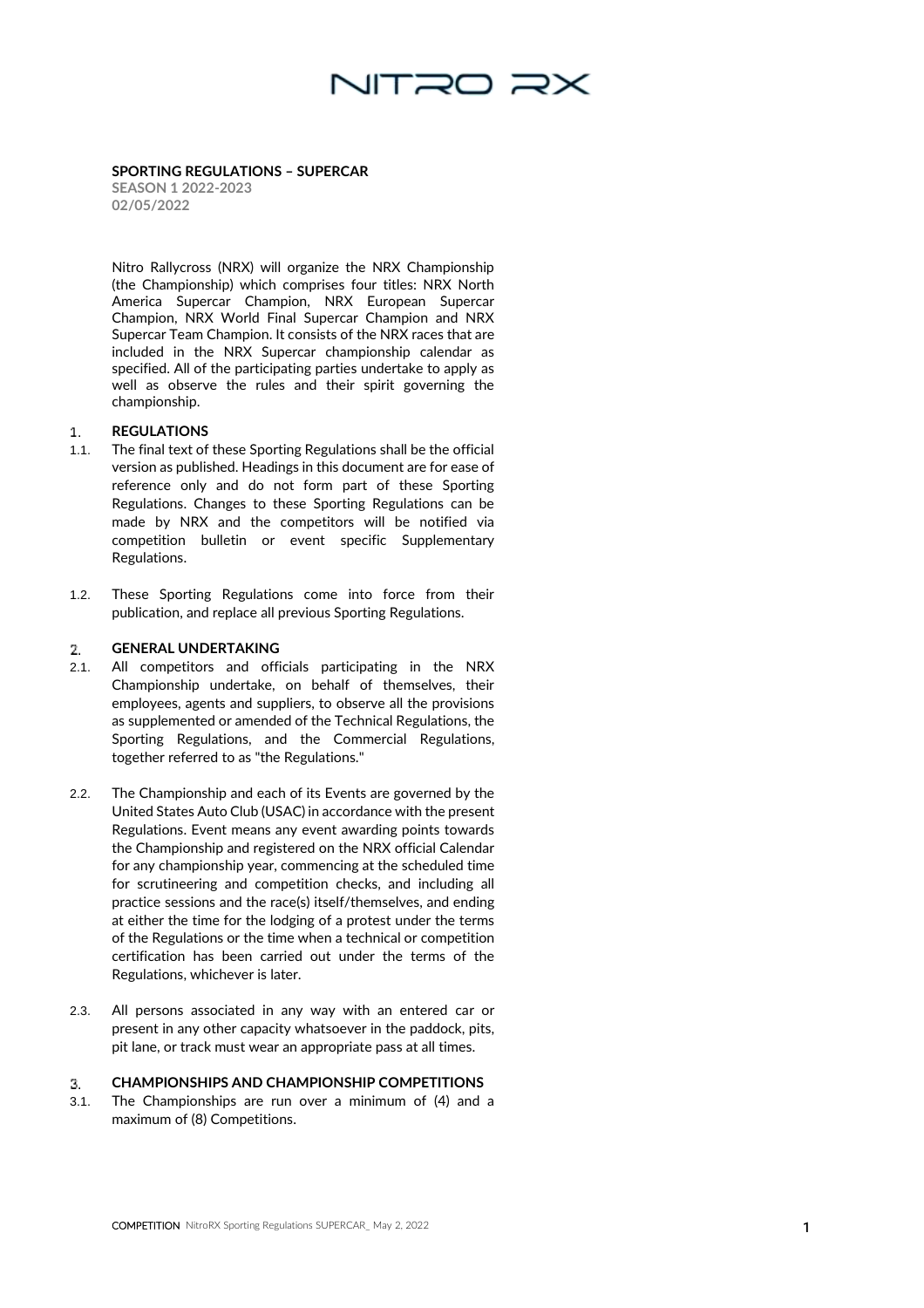

- 3.2. Nitro RX North America Championship will consist of (3) rounds with all scores awarded counting towards their position and entry to the World finals.
- 3.3. Nitro RX European Championship will consist of (3) rounds with all scores awarded counting towards their position and entry to the World finals.
- 3.4. Nitro RX World Final will consist of the top (5) points scoring Drivers from the Nitro RX North America Championship and the top 5 points scoring Drivers from the Nitro RX European Championship. NRX reserves the right for Wild Card spots for the World Final to maximise grid count. (Wild Card spots will be selected from the pool of Drivers that have participated in either North American or European NRX Supercar events during the season.)
- 3.5. Each Competition will be organized in accordance with the agreements entered into between the Competition organizer and NRX.
- 3.6. NRX shall supply the information set out in standard Supplementary Regulations (as detailed in Appendix 1) no later than (2) weeks before the Competition. The document will contain the timetable with the times for administrative checking and scrutineering, the Drivers' and Competitors' briefing, and an overall schedule as well as additional information the series deems necessary.
- 3.7. NRX will determine whether the Competition can include a qualifying round of another championship or whether the Competition can include an additional support Competition and the maximum number of starters in any such case

### **CLASSIFICATIONS**  $4.$

- 4.1. The allocation of Championship points is described in Article 14 of the present Regulations.
- 4.2. All North American Supercar Championship points awarded will count towards the final classification making a North American Supercar Champion, All European Supercar Championship points awarded will count towards the final classification making a European Supercar Champion. The Nitro World Final will consist of one (1) Event with all previously awarded points being removed. The points awarded in this one (1) event will be used to determine the Nitro RX World Supercar Champion.
- 4.3. At the end of the Championship Season, the Driver in Nitro North America awarded the highest total of points will be declared "NRX North American Champion". The Driver in the European Championship awarded the highest total of points will be declared "NRX European Champion". The Driver in the Nitro World Final awarded the highest total of points will be declared "NRX World Final Champion".
- 4.4. At the end of the Championship Season, the Team awarded the highest total number of points scored by its two Nominated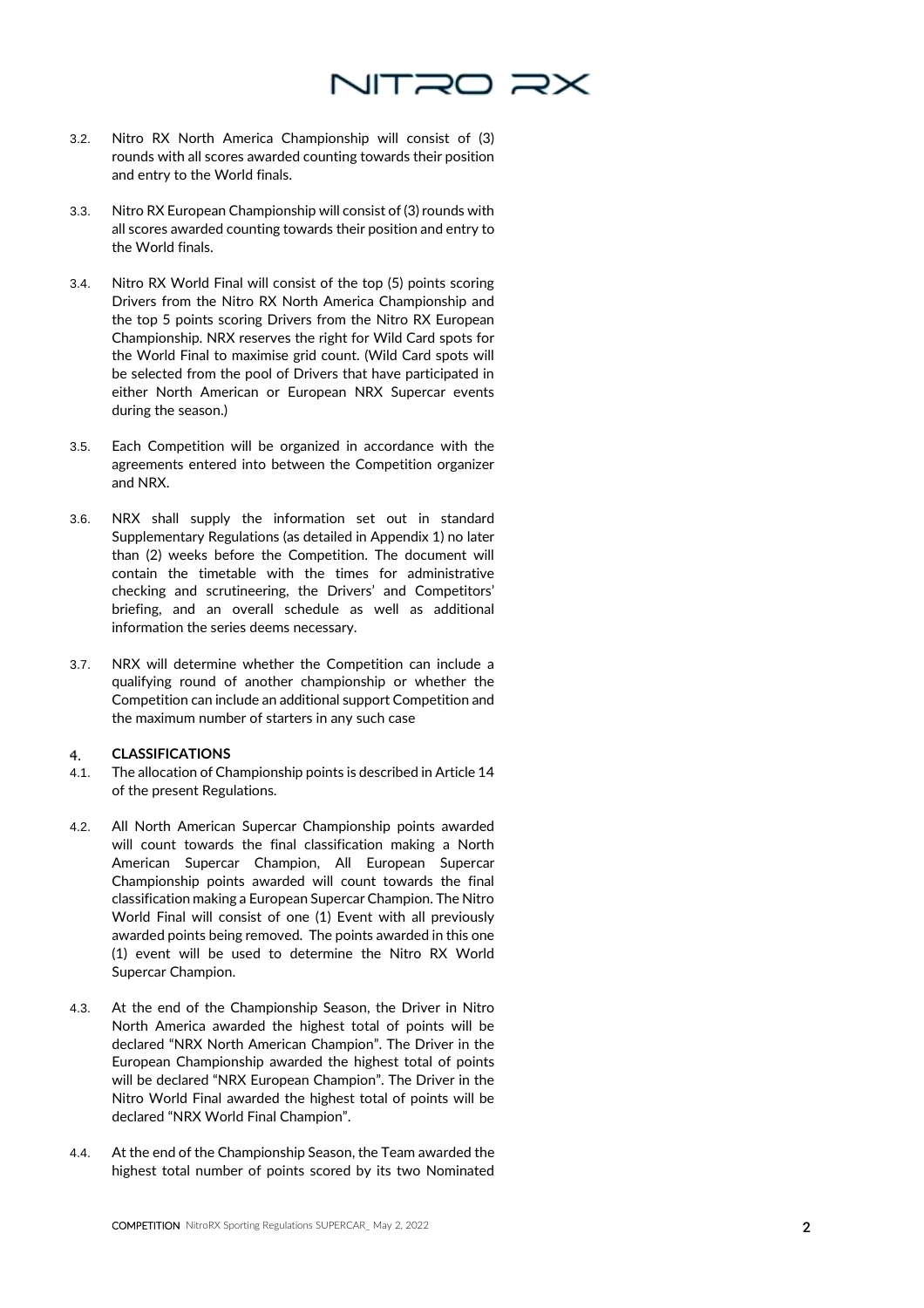

Drivers in either the NRX North American Supercar Championship plus the NRX World Final or the NRX European Supercar Championship plus the NRX World Final will be declared the NRX Team Champion. Nomination of Drivers must be made before the start of the Drivers briefing.

### **OFFICIALS** 5.

- 5.1. USAC will provide the following competition officials for the event:
	- a) Clerk of the Course
	- b) Race Director's Secretary
	- c) Chairman of the Stewards
	- d) Two Stewards
	- e) Competitor Liaison/Spotter Official
	- f) Technical Delegate
- 5.2. Subject to the approval of NRX, event organizers will provide:
	- a) Sport Director
	- b) Race Director
	- c) Chief Medical Officer
	- d) Safety Dispatcher
- 5.3. The Clerk of the Course shall work in permanent consultation with the Race Director. The Race Director shall have over riding authority in the following matters and the Clerk of the Course may give orders in respect of them only with the Race Director's express agreement:
	- a) The control of practice and the race, adherence to the timetable and, if the Race Director deems it necessary, the formulation of any proposal to the Stewards to modify the timetable in accordance with the Sporting Regulations.
	- b) The starting procedure.
	- c) The suspending and resuming of the race.
	- d) The official declaration of "wet" conditions in case of significant rain.
- 5.4. The Race Director and/or the Clerk of the Course are responsible to apply the NRX Sporting Regulations.
- 5.5. The Race Director, together with the Clerk of the Course, may give instructions to Competitors by means of Competition Bulletins . These circulars will be distributed to all Competitors electronically or posted on a notice board, which may be digital or physical. Competitors are responsible for the monitoring of any officially designated digital notice system for the competition.
- 5.6. All classifications and the results of practice and race s, as well as all decisions issued by officials, will be distributed to all Competitors electronically or posted on a notice board, which may be digital or physical.
- 5.7. The Race Director, the Clerk of the Course and the Technical Delegate must be present at the circuit at the latest from the beginning of the Event, and the Stewards before the end of initial scrutineering. The Stewards must not leave before the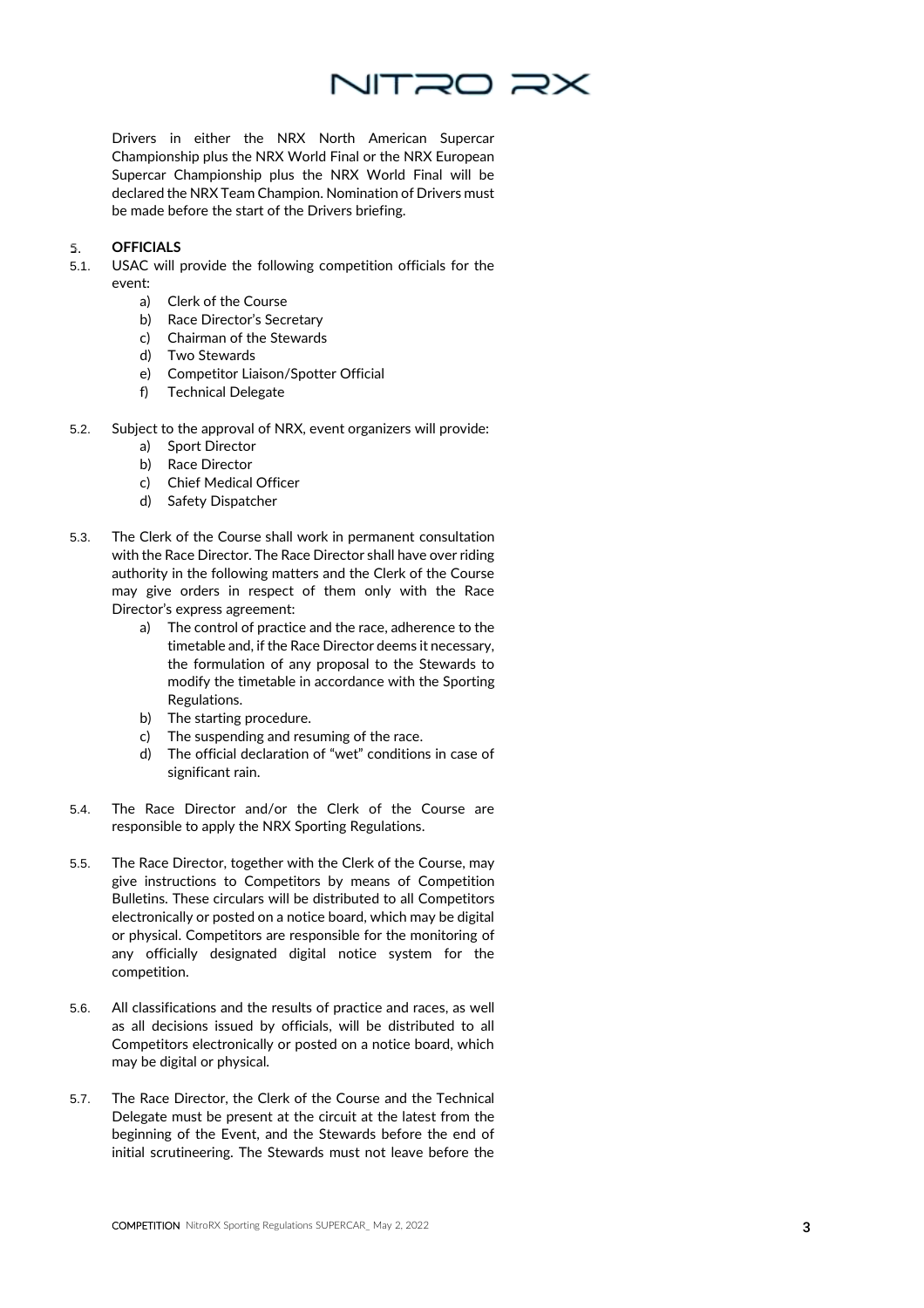

end of final scrutineering and the appeal procedure in accordance with the Regulations.

- 5.8. The Race Director must be in permanent radio contact with the Clerk of the Course, the Technical Delegate and the Chairman of Stewards at all times when cars are permitted to run on the track. Additionally, the Clerk of the Course must be at race control and in radio contact with marshal posts.
- 5.9. Within the given time limits, any incident can be reported to the Stewards by the Race Director. This means that the incident is under investigation. It shall be at the discretion of the Stewards to decide, upon a report or a request by the Race Director, if a Driver or Drivers involved in an incident shall be penalized.

Any designated Competition Official must at a minimum be 18 years of age or older and, at the sole discretion of NRX, have the necessary abilities and qualifications to perform the duties of a Competition Official .

### 6. **AMENDMENTS – INTERPRETATION**

Any further information will be announced to the Competitors by dated and numbered Bulletins which will be an integral part of these Regulations.

- 6.1. Any Bulletin concerning Sporting matters must be signed by the Chief Steward before being published.
- 6.2. The Stewards are empowered to take a decision on any case not covered by these Regulations.

#### **COMPETITOR ELEGIBILITY AND LICENSES** 7.

All competitors and officials participating in the Championship must hold current and valid NRX licenses for both 2022 and 2023, issued by USAC. Copies of all necessary license applications and membership forms can be found on the USAC website at – TBC . An annual license is valid only in competitions within the specific racing division indicated on the Competitor's application and license. An annual license expires automatically on the last day of the calendar year in which the license is issued. All licenses and membership are non -transferable and non -assignable. Jason looking to see if he can get 1 licence to cover both season 22 and 23

- 7.1. All Drivers agree to execute and deliver to NRX such authorizations, releases, applications, waivers, consents, resumes and any other documents as may be required by NRX.
- 7.2. All Competitors must submit a fully executed license and membership application to USAC and remit payment of the requisite license fee. Each license fee includes a membership fee. No fees or part thereof shall be returned to a licensee because of the licensee's ceasing to participate in sanctioned events regardless of the reason for such cessation. Application forms for a NRX license may be obtained from the USAC offices or via the USAC website. Upon completion, they must be submitted to the USAC office for issuance of the desired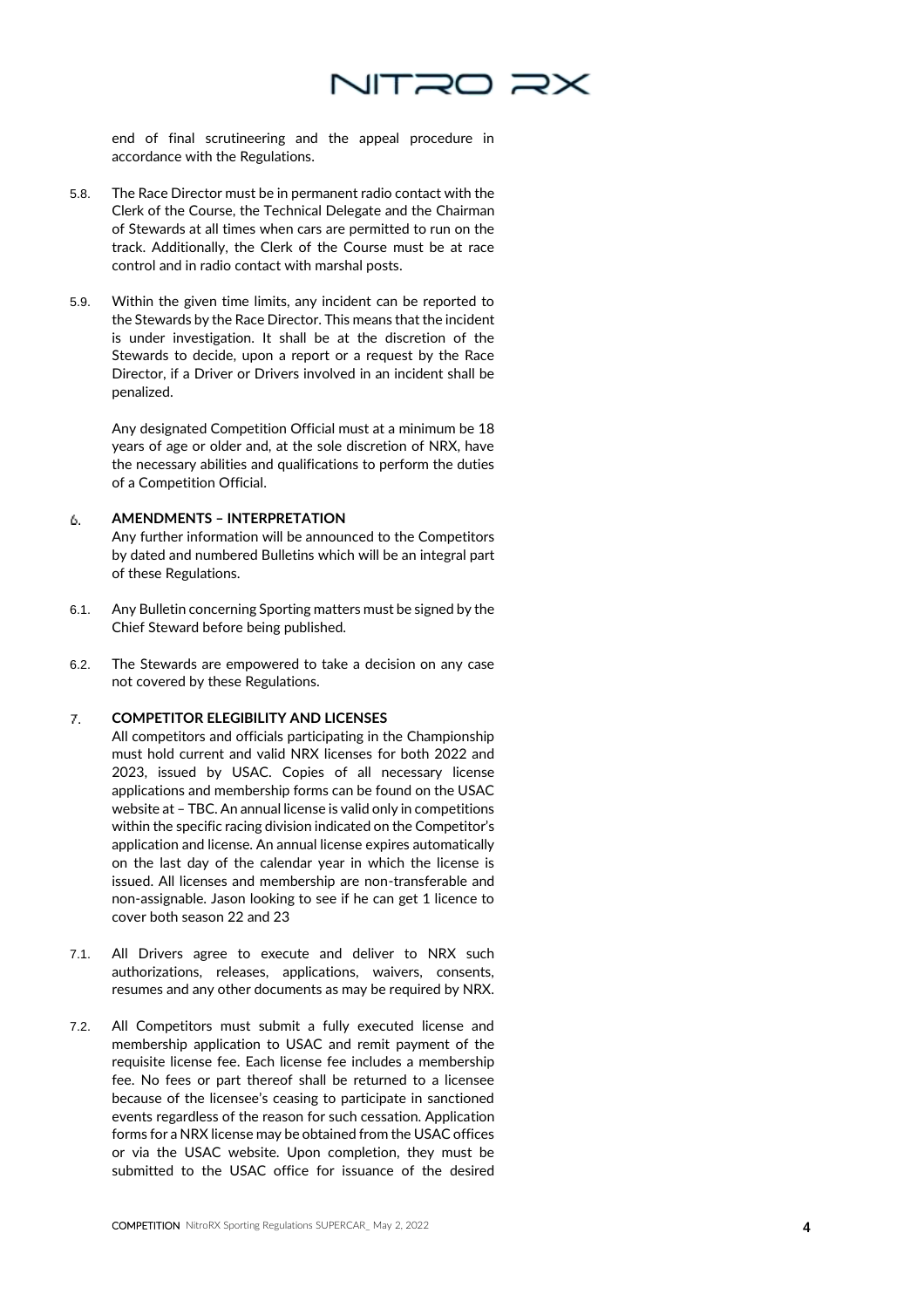

license. NRX will approve applicants in its sole discretion and is not required to approve any applicant.

- 7.3. NRX or USAC may accept or reject as a Championship Competitor any individual or entity interested in competing in NRX in its sole discretion even if the individual or entity has properly and truthfully completed and filed a NRX USAC license application. The Competitor must agree to abide by the NRX Rules as well as any amendments thereto. The Competitor agrees to pay the fee(s) prescribed for licensing and must also meet the required qualifications. The Series is dedicated to professionalism, sportsmanship and integrity in racing. Among other things, involvement or participation by a person or entity (including, in the case of a business entity, involvement by a stockholder, director, officer, employee, partner or agent thereof) in conduct detrimental to rallycross racing or NRX, whether in the course of Competition or not, and whether the person or entity was a licensee or applicant at the time of such conduct, may result in rejection of a license application.
- 7.4. NRX or USAC may suspend a NRX license for a definite or indefinite period of time in the interest of rallycross racing, NRX and/or USAC in NRX's or USAC's sole discretion. The affected Competitor may appeal such suspension to NRX. Such member shall have no right to receive and NRX or USAC shall not be obligated to refund, any part or all of the fee(s) previously paid by the member Competitor.
- 7.5. If the applicant is a minor under the laws of his/her state, province or country of residence, the applicant must also submit with his/her application, a fully executed and signed Minor's Release. This Minor's Release must be signed by the applicant, as well as the applicant's natural father or mother, or by a court -appointed legal guardian.
- 7.6. To apply for a license as a NRX Driver, Drivers must be 18 years or older.
- 7.7. To apply for a license, Drivers may additionally be required to submit to NRX a racing resume that serves as a record of his/her past racing experience and significant results in competitive events. Drivers must provide documentation that provides NRX with information about the types of racing vehicles, including horsepower and drivetrain type that he/she has driven in competition. This racing resume should also include references from racing industry persons who have witnessed the Driver in competition or have knowledge of the Driver's ability. All forms of racing experience will be considered. This information must be submitted to NRX a minimum of 15 days prior to the first event that a Driver wishes to compete in and he/she must receive approval from NRX prior to being approved for competition. NRX may also require Drivers to submit to and pass driving ability tests conducted by and at the discretion of NRX Officials or an authorized agent of NRX. The decision as to the applicant's driving ability is final and binding on the applicant. NRX reserves the right to deny or exclude a Driver from entry in a NRX Event at their sole discretion.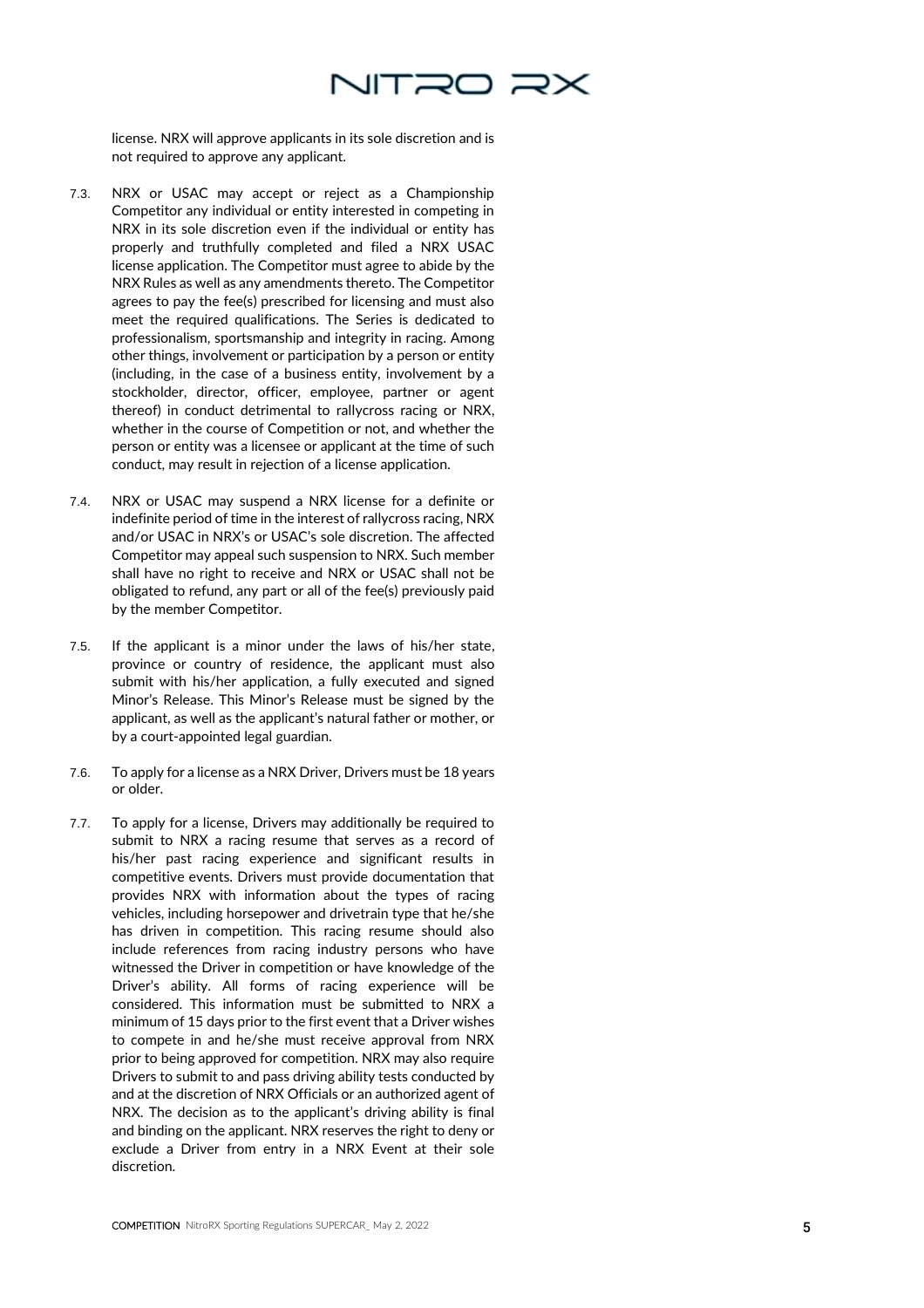

- 7.8. Drivers must be physically fit as determined by NRX in its sole discretion. In this regard, NRX may require a competitor or applicant to submit to and pass one or more physical examinations by a qualified physician(s).
- 7.9. To obtain an NRX/USAC Competitor License as a Crew Member or Team Support Personnel, a Team at a minimum must apply for an annual NRX Crew Member license and remit a payment of the requisite license fee. Copies of all necessary license applications and membership forms can be found on the USAC website at TBC www.usacracing.
- 7.10. All Crew Members and Team Support Personnel agree to execute and deliver to NRX such authorizations, releases, applications, waivers, consents, resumes and any other documents as may be required by NRX.
- 7.11. Crew Members and Team Support Personnel for all NRX events must be 18 years of age or older.
- 7.12. Crew Members must be physically fit as determined by NRX in its sole discretion. In this regard, NRX may require a competitor or applicant to submit to and pass one or more physical examinations by a qualified physician(s).
- 7.13. NRX reserves the right to limit the number of Crew Members and Team Support personnel assigned to an Entrant's race car for each Event.

### 8. **ELIGIBLE VEHICLES AND MATERIAL**

- 8.1. The NRX Championship is open to cars complying with the current NRX Supercar regulations as set forth in the 2022 NRX SUPERCAR & NRX NEXT Technical Regulations.
- 8.2. All vehicles must be presented for scrutineering checks prior to competition. The time and location for such to be specified in the Supplementary Regulations governing the Event. No car will be allowed to start unless it complies with the current regulations. Competition numbers and advertising signs shall be on the car when it is submitted to scrutineering. Drivers' clothing (overalls, underwear, helmet, gloves etc.) must be presented together with the car at scrutineering.
- 8.3. At any time during a Competition, the scrutineers may: a) check the eligibility of the car or of the Driver's equipment

b) require a car to be dismantled by the Competitor to make sure that the conditions of eligibility and conformity are fully satisfied

c) require a competitor to supply them with such parts or samples as they may deem necessary.

8.4. Any car which, after being passed by the scrutineers, is dismantled, modified or mended in a way that might affect its safety or call into question its eligibility, or which is involved in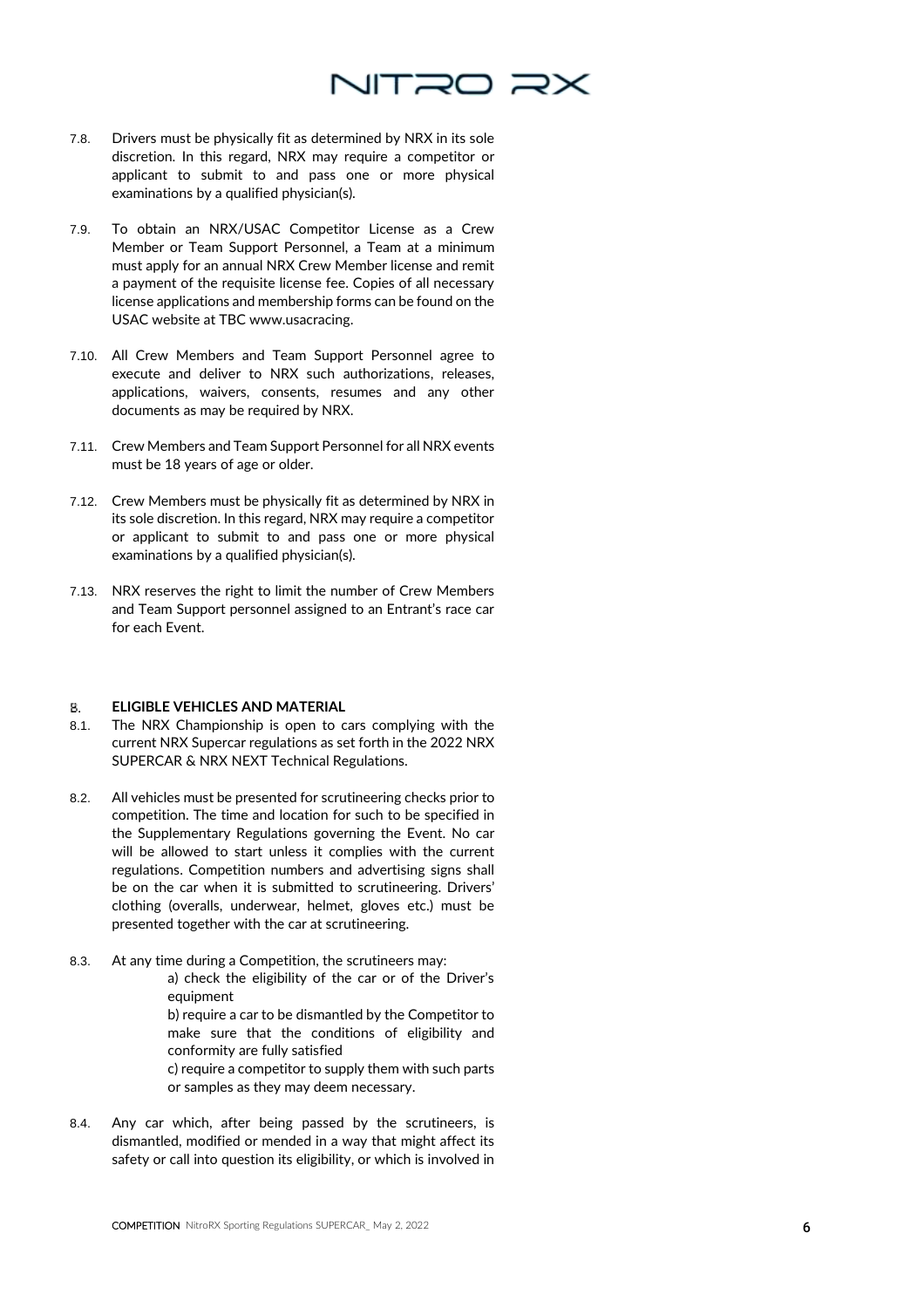

an accident with similar consequences, must be re-presented for scrutineering approval.

- 8.5. The Clerk of the Course may require that any car involved in an accident be stopped and checked.
- 8.6. The Clerk of the Course or the chief medical officer may ask a Driver to undergo a medical examination at any time during a Competition.
- 8.7. In addition to complying with safety standards, overalls and helmets must have the mandatory Series logos in the correct positions as defined in the Commercial Regulations. The Series reserves the right to cover non-compliant logos on Driver suit overalls and helmets.
- 8.8. The presentation of a car for Scrutineering will be deemed an implicit statement of conformity.

### **COMPETITION NUMBERS** 9.

- 9.1. The Competition numbers will be allocated from 2 to 199. The current champion may use number 1, other Drivers will be allocated a number by request and with agreement of the NRX Series.
- 9.2. Drivers shall request their number from among those available in the order in which they entered, as determined by NRX. The number chosen by the Driver shall be used by them throughout their career in the Series. Their career in the Series shall be deemed to have ended when a Driver has not competed in two full seasons of the Series.
- 9.3. Competition numbers size, style and position will be detailed in Event Style Guide included as Appendix II of the Commercial Regulations which will also specify the size, style and position for the display of the Driver's name and nationality on each car.

### **ADMINISTRATIVE CHECKING AND BRIEFINGS**   $10<sub>1</sub>$

- 10.1. The Driver or his official representative must report in due time to administrative checking unless a written waiver has been granted to him by the Clerk of the Course. The location and time of administrative checking will be detailed in the Supplementary Regulations.
- 10.2. At the administrative checking, the Competitor's Licenses will be inspected.
- 10.3. Unless a waiver has been granted by the Clerk of the Course, those Competitors that fail to report to the administrative checking shall not be authorized to take part in the Competition.
- 10.4. The Drivers' briefing, chaired by the Race Director, will take place after the administrative checks. Attendance is mandatory for all Drivers. They must be accompanied by their designated Team Manager only. The time and location of the briefing will be included in the Supplementary Regulations any driver not in attendance will receive a penalty at the discretion of the **Stewards**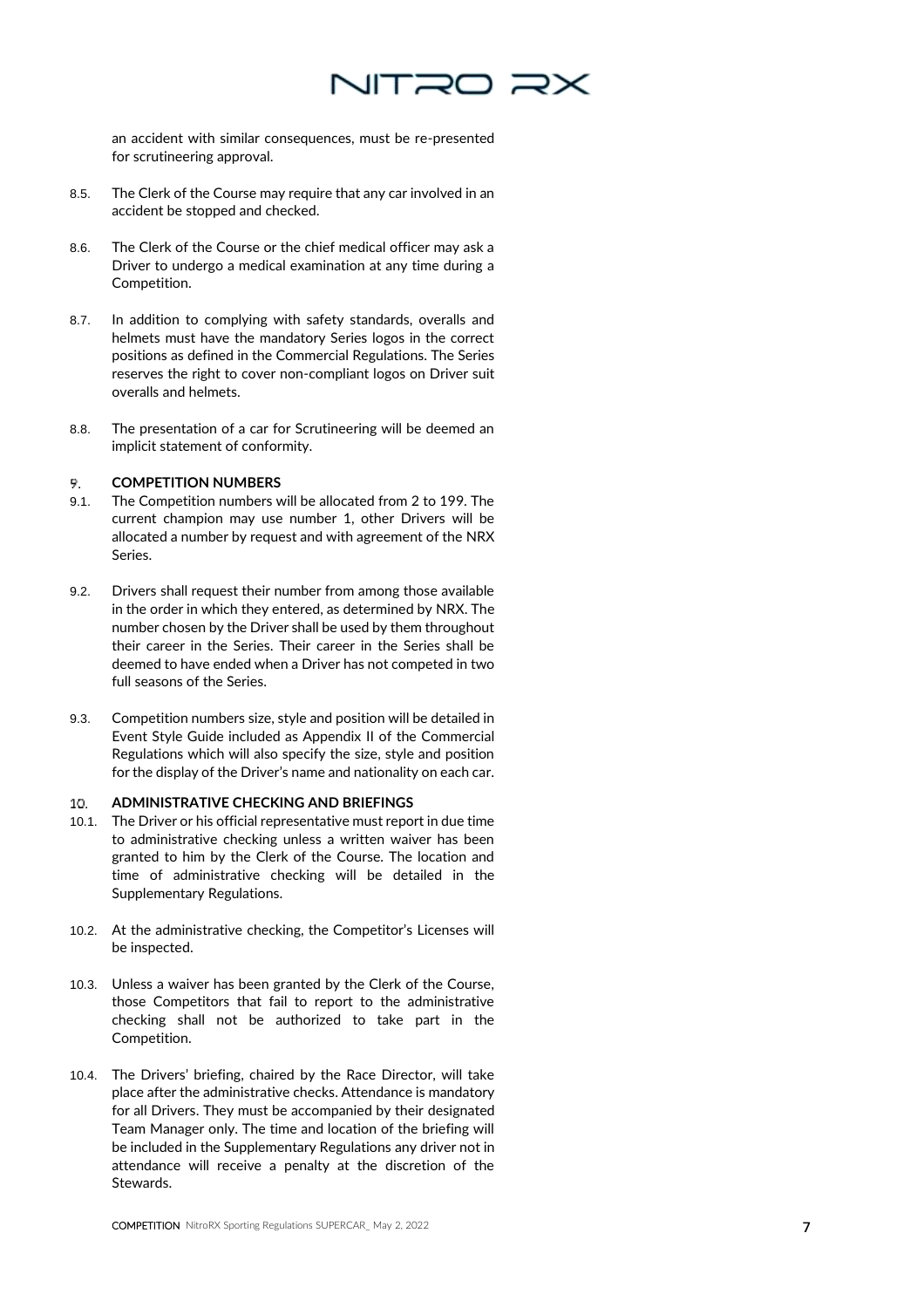# NITRO R)

### 11. **PADDOCK**

- 11.1. Competitors will be allocated paddock space in the process of completing their entry to the Championship or Competition. The size of each team's paddock space shall be regulated by NRX. Teams must provide paddock layout to the series prior to the season and notify NRX should their paddock layout shall change during the season.
- 11.2. Access to the paddock by every Competitor will be defined in the Supplementary Regulations. No work on the cars will be allowed before or after the times mentioned. Time for setting up and packing up paddock equipment is not included in this limitation and such access must be agreed with the Series. If cars need to be moved during the setting up or packing up, they must be kept under a cover and no work whatsoever can be performed on them.
- 11.3. The maximum speed by any vehicle in the paddock is 15 mph / 24 kph

### 12. **SPOTTERS ' TOWER**

All Competitors are required to have a spotter in the spotters' tower in radio contact with the Driver and monitoring race control any time the Competitor has a car on the track. A maximum of two people per Driver are allowed in the spotters ' tower. Each is required to wear a Spotter's Pass specifically allocated by the series to that individual during the entry and credentialing process. Spotters are required to stay in the spotters ' tower until their car exits the track but then must leave as soon as the car exits.

### **RUNNING OF A COMPETITION**  13.

Each Competition will be run over two days, unless otherwise detailed in the Supplementary Regulations, whilst the Event will be run over three days including Scrutineering, Driver's meeting, and Jump Practice

- 13.1. Each Competition will comprise Practice, Battle Bracket Qualifying, Heat races, Semi-final races, an LCQ, and the Final. Shakedowns at the venue (even outside the rallycross track) or on any other site within a radius less than 10 miles from the Competition venue will not be permitted unless they are expressly authorized and indicated in the Supplementary Regulations.
- 13.2. Vehicles from different categories will run separately.
- 13.3. No extra cooling devices other than the ones that are mounted legally in the competition cars are allowed to be used outside of the Competitor's designated paddock space.
- 13.4. T ire cleaning by spinning the wheels is only allowed in the designated pre -grid area under supervision of the Start Marshals. It cannot be performed when any person, including track workers or media members, is standing in front of the car.
- 13.5. All Drivers in the subsequent race must be present in the pre grid area while the current grid is being assembled to allow the organizer to bring forward such Drivers as necessary to complete the formation of the current race. Cars will be considered in the pre -grid area once they have had their T ires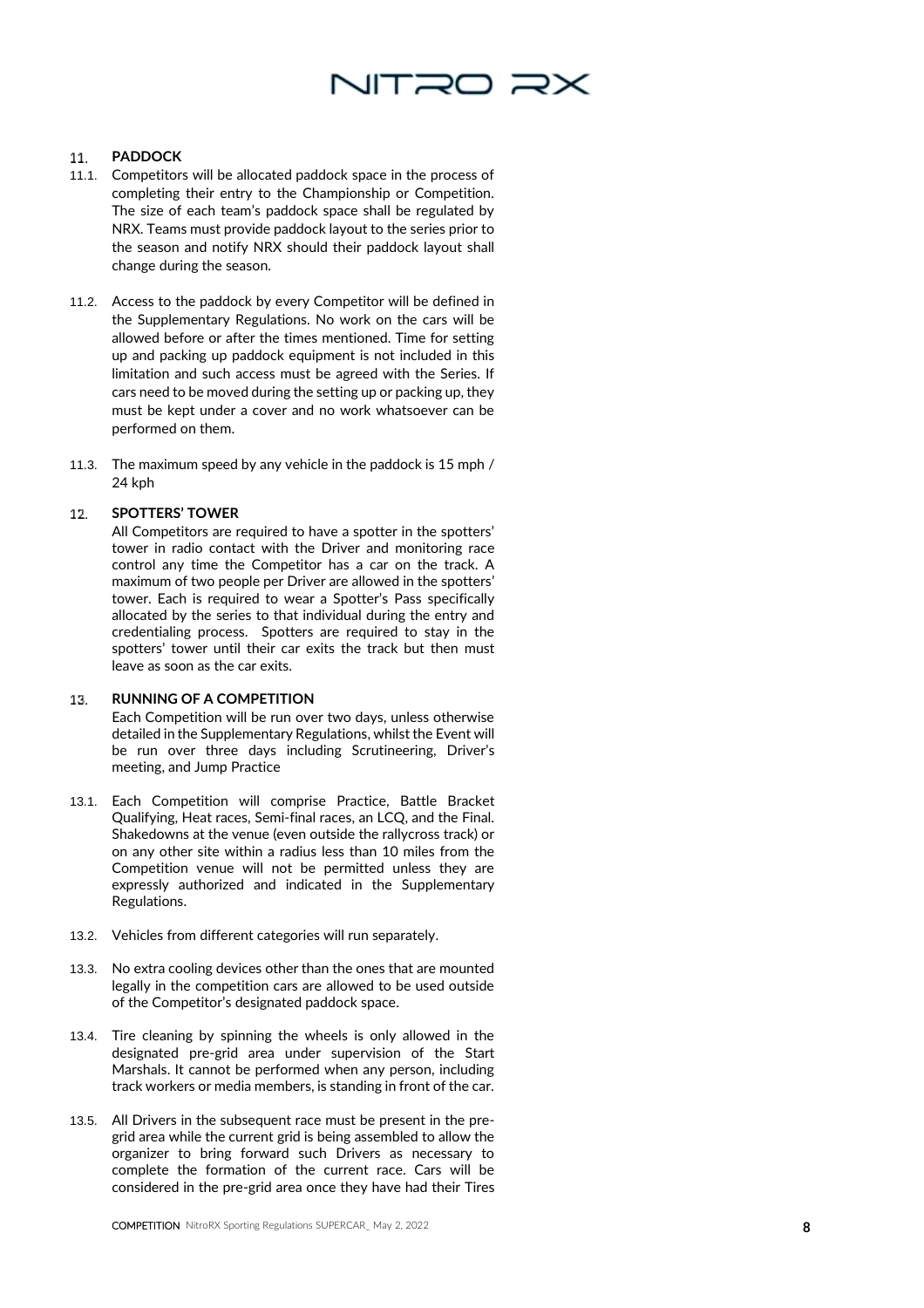

checked by the Scrutineers. If a Driver does not present in the pre-grid before vehicles are released to the grid, officials may declare them a no-show at their discretion and may replace them in that race by the next qualified Driver.

- 13.6. If a Driver is not able to compete, the team is obligated to inform race officials before the start of the next race they are qualified for.
- 13.7. **Competition Format –** Unless otherwise stated in a Competition Bulletin or the Supplementary Regulations for an Event, the competition format for an Event will be as stated below.
- 13.8. **Practice 1 and 2 –** Unless otherwise stated in the Supplementary Regulations each Practice sessions will be four (4) laps, Practice will consist of a group format with maximum 6 cars in each group, with any odd numbers being added to the first groups. Practice groups will be determined by a draw in the first Event of the season at a communicated time, and by reversed championship points order in all Events thereafter, with the highest ranked driver being first on track. Competitors may elect to use either new or used registered tires at their discretion for practice sessions. The Joker Lap is open during the first (FP1-Open) practice sessions. The Joker Lap is closed during the second (FP2-Timed) practice sessions.
	- 13.8.1. **Qualified Car -** A race car is deemed to be eligible for Qualifying and Heat race competition upon successful completion of a minimum of 1 lap in Free Practice 1**.** Unless otherwise authorised all cars must take part in both Free Practice sessions. Any Driver that fails to complete a single Free Practice 2 lap will be placed last in the order. If there are multiple Drivers that failed to complete a single Free Practice 2 lap, they will be placed after those Drivers that have completed a single Free Practice 2 lap and at the discretion of officials.
	- 13.8.2. **Battle Brackets (Official Qualifying) –** Unless otherwise stated in the Supplementary Regulations for the event, Battle Bracket qualifying will consist of up to four, threelap sessions. In Battle Brackets, Drivers will be started in pairs and compete head-to-head. Each Driver is obligated to run the Joker Lap one time at their discretion during each three-lap session. Drivers will advance through the Battle Brackets based on their results in each battle. One Championship point will be awarded to the winner of each early Battle round, an automatic bye is also considered a win and 1 point, 5 points to the overall winner, 3 points to second place and 1 extra point to positions 3 and 4. The final number of sessions will be determined by Officials based on the number of Drivers entering the Event as follows: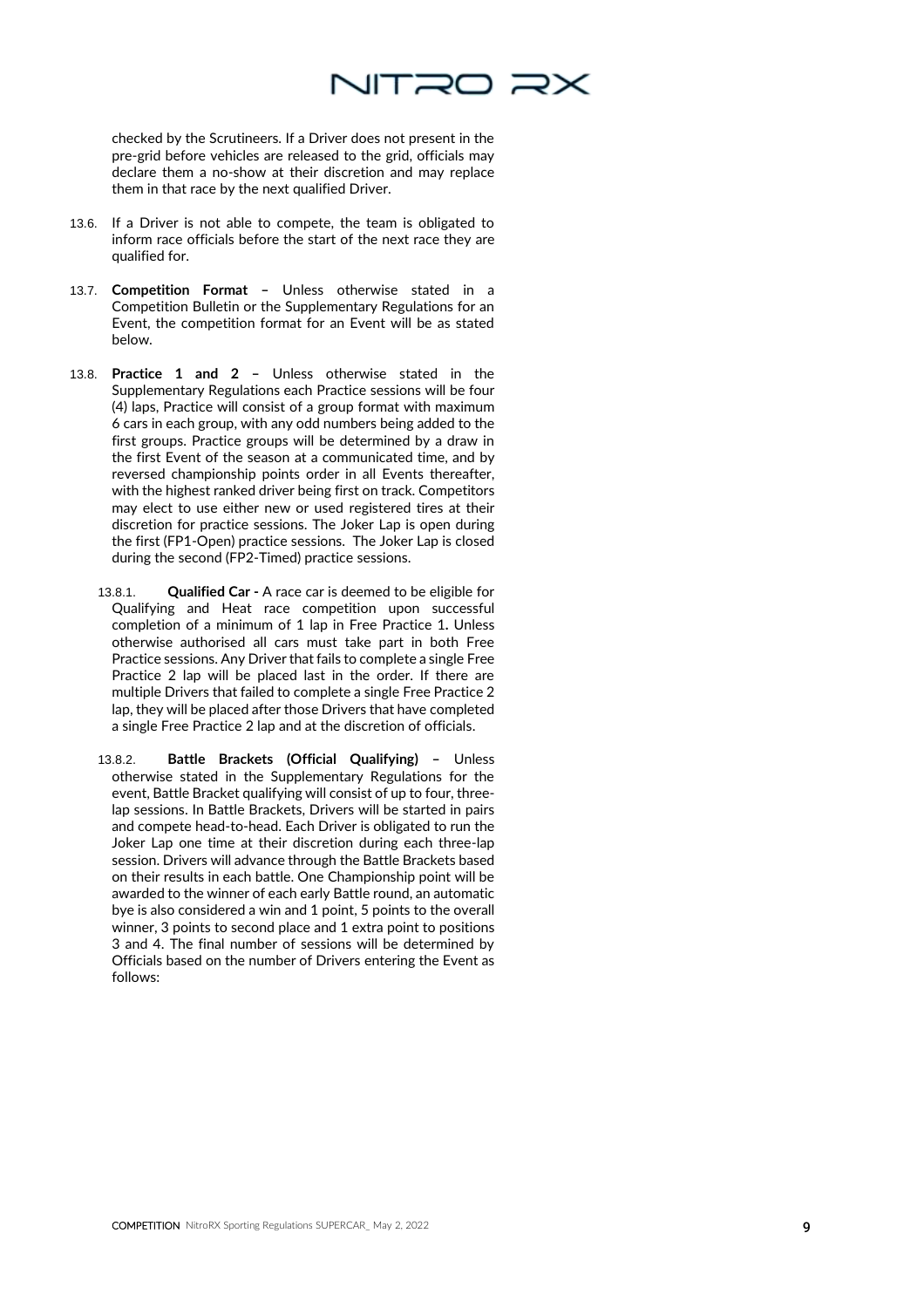# NITRO RX

### 16 Car Battle layout



## 15 Car Battle layout



### 14 Car Battle layout

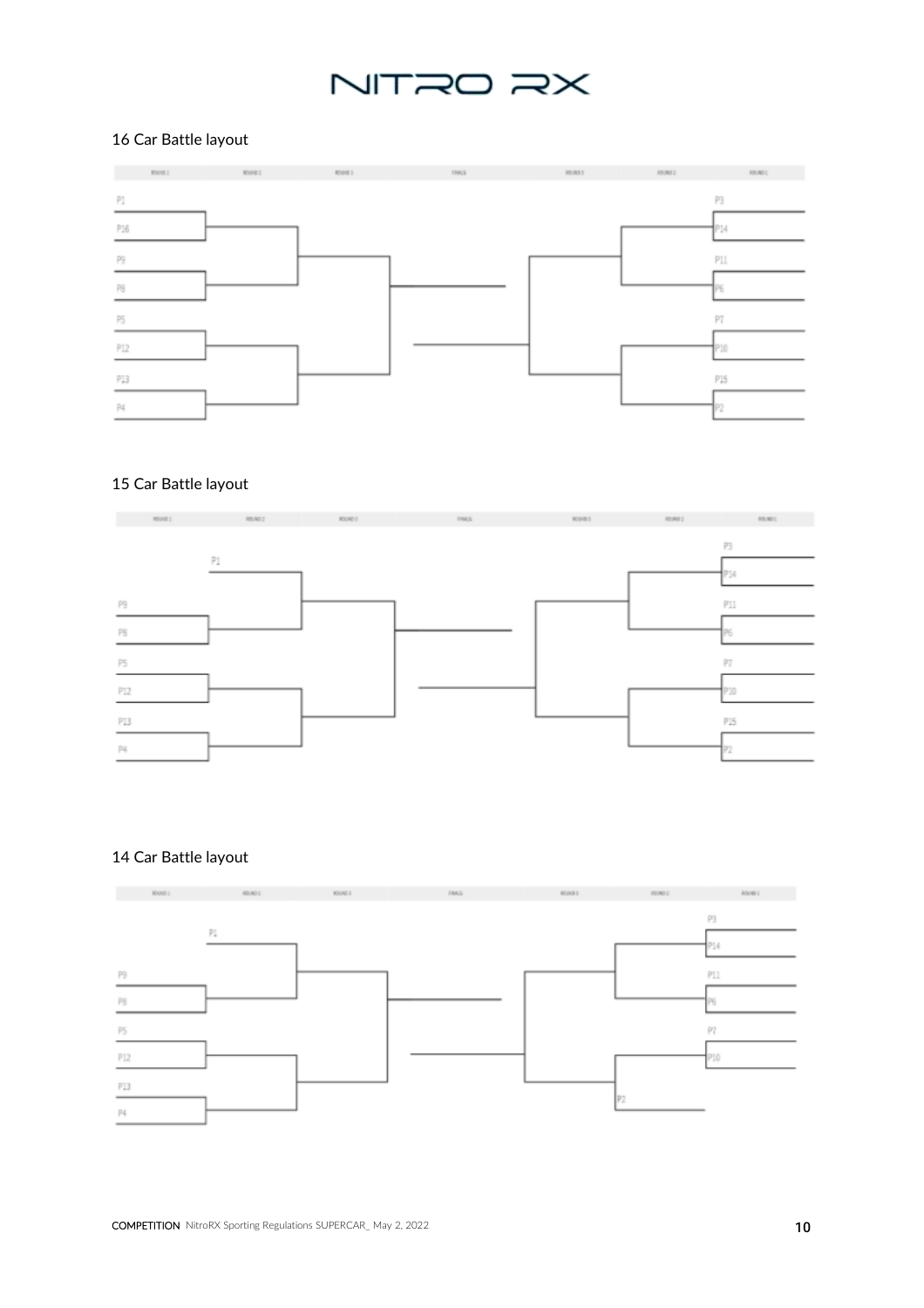# NITRO RX

## 13 Car Battle layout



## 12 Car Battle layout



## 11 Car Battle layout

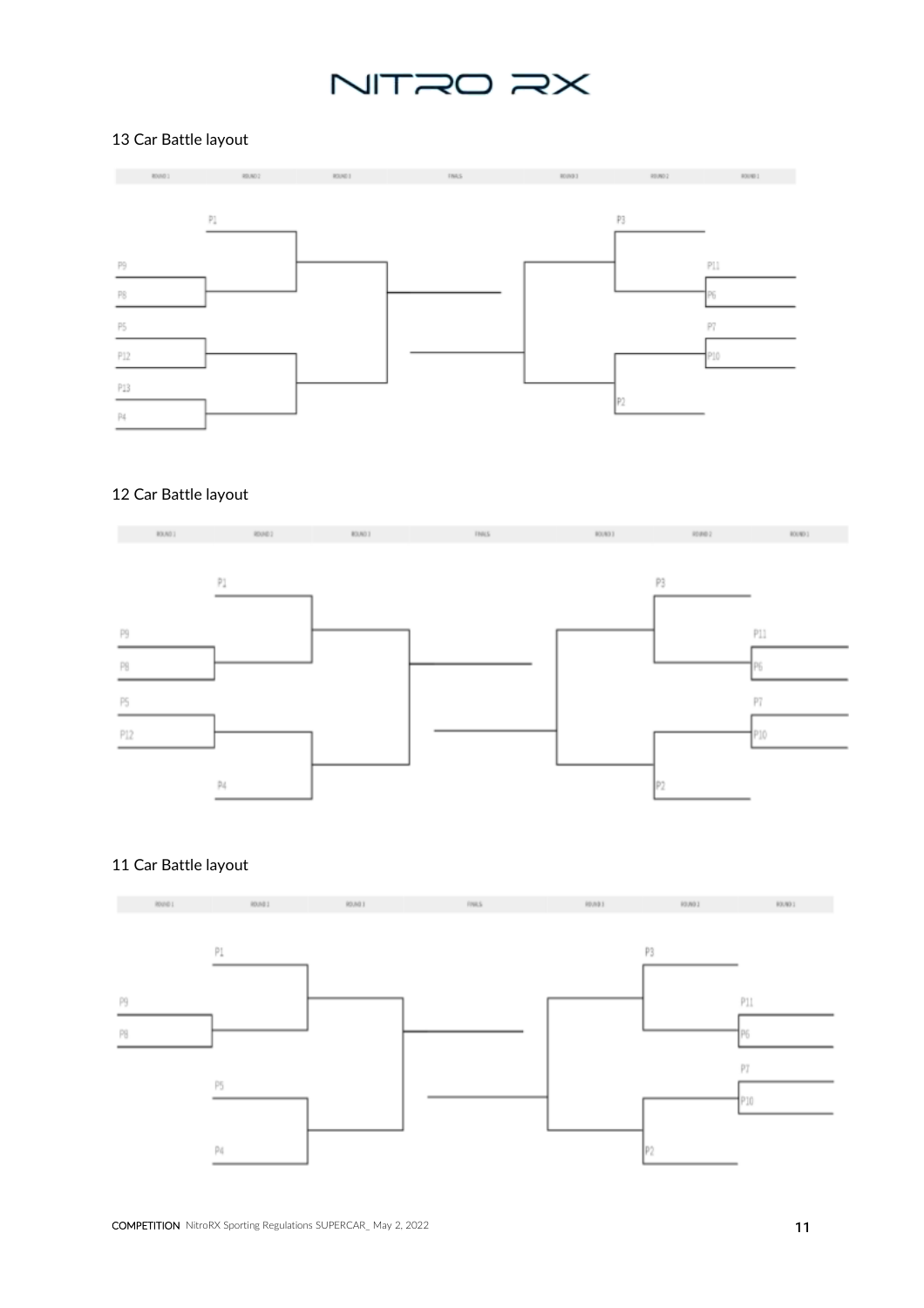## NITRO RX

### 10 Car Battle layout



| <b>QUALIFYING POSITIONS</b> |                 |                                             |
|-----------------------------|-----------------|---------------------------------------------|
| Points                      | <b>Position</b> | Description                                 |
| 8                           | 1               | <b>Battle Bracket Winner</b>                |
| 6                           | 2               | Battle Bracket Runner up                    |
|                             |                 |                                             |
| 3                           | 3               | Battle Round 3 Loser / FP2 Higher position  |
| 3                           | 4               | Battle Round 3 Loser / FP2 Lower position   |
|                             |                 |                                             |
| $\mathbf{1}$                | 5               | Battle Round 2 Loser / FP2 Highest position |
| $\mathbf{1}$                | 6               | Battle Round 2 Loser / FP2                  |
| $\mathbf{1}$                | 7               | Battle Round 2 Loser / FP2                  |
| $\mathbf{1}$                | 8               | Battle Round 2 Loser / FP2 Lowest position  |
|                             |                 |                                             |
| $\Omega$                    | 9               | Battle Round 1 Loser / FP2 Highest position |
| $\Omega$                    | 10              | Battle Round 1 Loser / FP2                  |
| $\Omega$                    | 11              | Battle Round 1 Loser / FP2                  |
| $\Omega$                    | 12              | Battle Round 1 Loser / FP2                  |
| $\Omega$                    | 13              | Battle Round 1 loser / FP2                  |
| $\Omega$                    | 14              | Battle Round 1 Loser / FP2                  |
| $\Omega$                    | 15              | Battle Round 1 Loser / FP2                  |
| $\Omega$                    | 16              | Battle Round 1 Loser / FP2 Lowest position  |

**Battle Round 1 –** Drivers will be seeded into pairs for the first round of Battle brackets to race each other based on times achieved in Free Practice 2, with the fastest driver paired against the slowest, should the total number of entries be less than 16, meaning a Battle could have only one driver, that one driver will be given a bye to the next round without having to drive the one car Battle. If a competitor cannot participate in his/her bracket the remaining driver is still required to start and finish their bracket to progress. Brackets will run in the following order:

Round 1 Heat 1 - P1 vs P16 Round 1 Heat 2 - P9 vs P8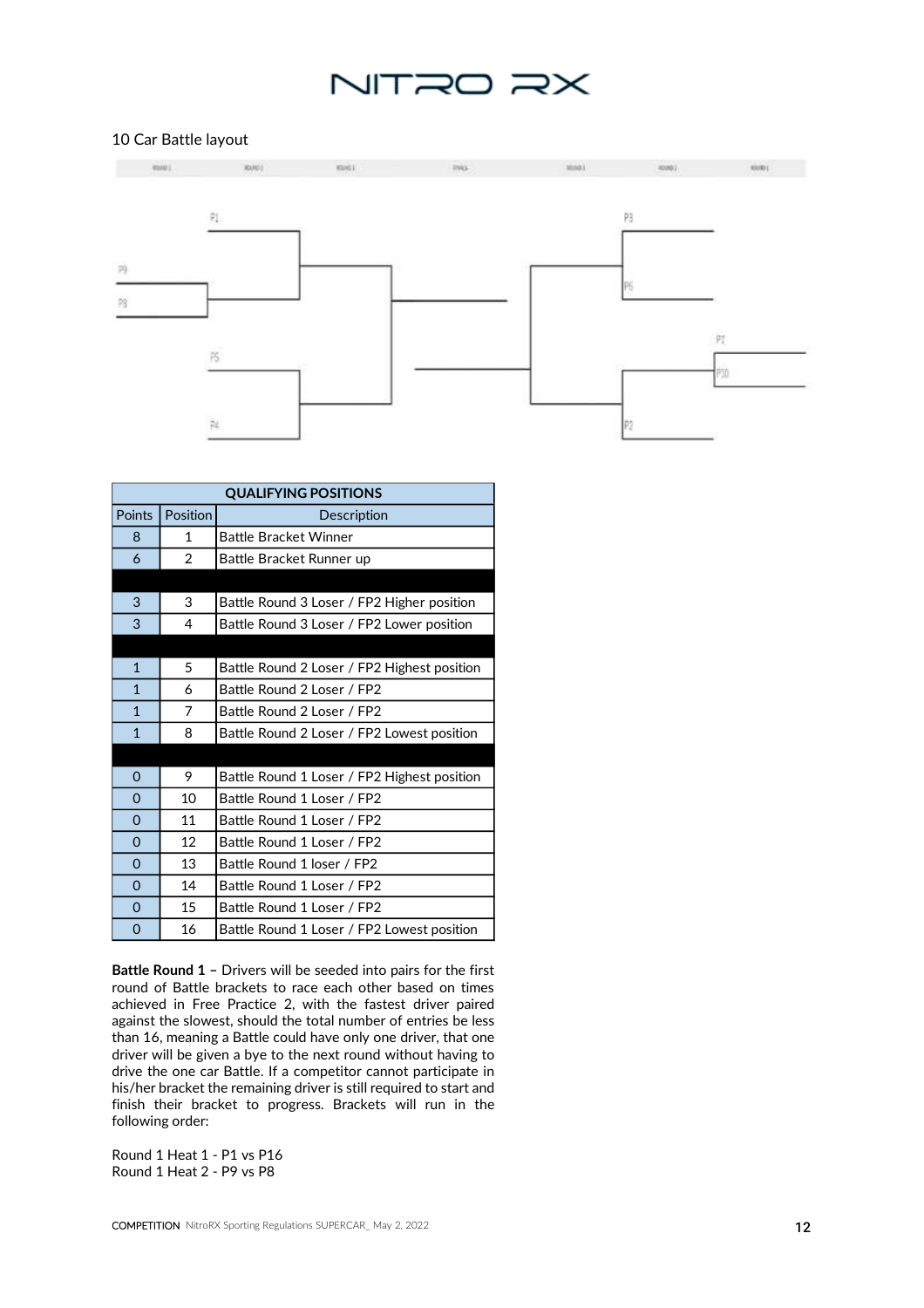

Round 1 Heat 3 - P5 vs P12 Round 1 Heat 4 - P13 vs P4 Round 1 Heat 5 - P3 vs P14 Round 1 Heat 6 - P11 vs P6 Round 1 Heat 7 - P7 vs P10 Round 1 Heat 8 - P15 vs P2

The winning Driver from each Round 1 battle will advance into **Battle Round 2**. The losing Drivers will earn the bottom positions in the Official Qualifying Ranking based on the times achieved in Free Practice 2, with the slowest driver among the losing Drivers seeded last in the Official Qualifying Ranking, the second-slowest driver among the losing Drivers seeded second-last, and so on until the bottom positions are filled.

**Battle Round 2 –** The winning Drivers from each race in Battle Round 1 are seeded into pairs for Battle Round 2 to race each other. The battles are run in the following order:

| <b>BATTLE ROUND 2 LINE UP</b> |      |                               |
|-------------------------------|------|-------------------------------|
|                               |      |                               |
| <b>HEAT</b>                   |      | <b>DRIVER</b>                 |
|                               |      |                               |
| H1                            | Pole | Winning driver Round 1 Heat 1 |
|                               |      | Winning driver Round 1 Heat 2 |
|                               |      |                               |
| H <sub>2</sub>                | Pole | Winning driver Round 1 Heat 3 |
|                               |      | Winning driver Round 1 Heat 4 |
|                               |      |                               |
| H <sub>3</sub>                | Pole | Winning driver Round 1 Heat 5 |
|                               |      | Winning driver Round 1 Heat 6 |
|                               |      |                               |
| H4                            | Pole | Winning driver Round 1 Heat 7 |
|                               |      | Winning driver Round 1 Heat 8 |
|                               |      |                               |

The winning Drivers from each battle will advance into Battle Round 3 to race each other. The losing Drivers will earn the lower-middle positions in the Official Qualifying Ranking based on the times achieved in Free Practice 2 with the slowest Driver among the losing Battle Round 2 Drivers seeded above the highest-seeded losing Driver after Battle Round 1, the secondslowest Driver among the losing Drivers seeded above that Driver, and so on until the middle positions in the Official Qualifying Ranking are filled.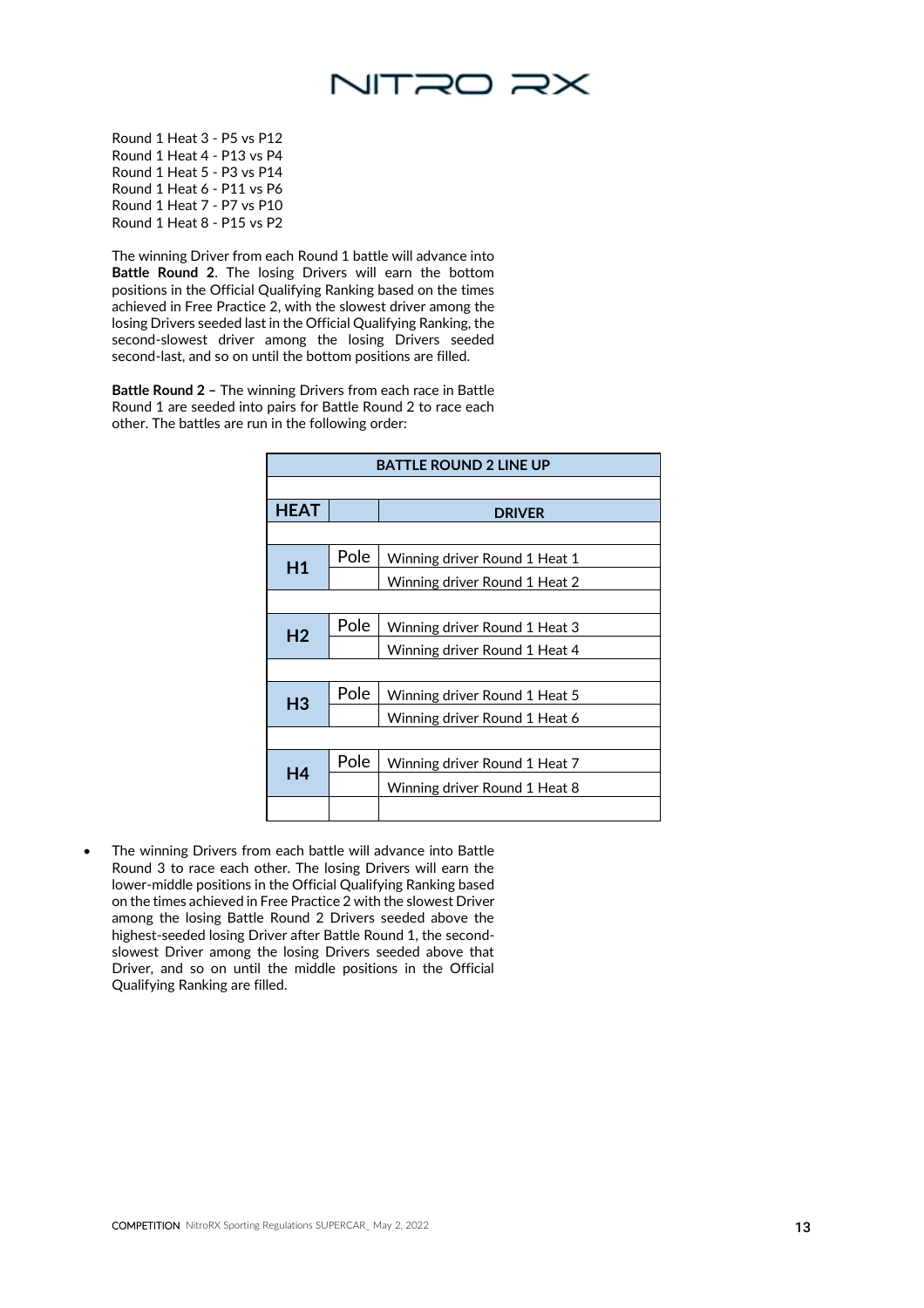

**Battle Round 3 –** The winning Drivers from each race in Battle Round 2 are seeded into pairs for Battle Round 3 to race each other. The battles are run in the following order:

| <b>BATTLE ROUND 3 LINE UP</b> |      |                               |
|-------------------------------|------|-------------------------------|
|                               |      |                               |
| <b>HEAT</b>                   |      | <b>DRIVER</b>                 |
|                               |      |                               |
| H1                            | Pole | Winning driver Round 2 Heat 1 |
|                               |      | Winning driver Round 2 Heat 2 |
|                               |      |                               |
|                               | Pole | Winning driver Round 2 Heat 3 |
| H <sub>2</sub>                |      | Winning driver Round 2 Heat 4 |
|                               |      |                               |

The winning Driver from each battle will be seeded into the Final pair. The losing Drivers will take the next positions in the Official Qualifying Ranking based on their relative times achieved in Free Practice 2, with the faster Driver among the losing Battle Round 3 Drivers third in the Qualifying order and the slower losing Battle Round 3 Driver fourth.

**Battle Final –** The winning Drivers from each race in **Battle Round 3** are seeded into a pair to race each other.

| <b>BATTLE FINAL LINE UP</b> |      |                               |
|-----------------------------|------|-------------------------------|
|                             |      |                               |
| <b>HEAT</b>                 |      | <b>DRIVER</b>                 |
|                             |      |                               |
| H1                          | Pole | Winning driver Round 3 Heat 1 |
|                             |      | Winning driver Round 3 Heat 2 |

The winning Driver from the final battle will be awarded the Top Qualifier designation, with the losing driver awarded the second position in the Qualifying Ranking.

- 13.9. **Reserve Driver –** A Driver, having participated in any part of a qualifying attempt starting with Free Practice 1, may only drive the car in which the qualifying attempt was made for the remainder of the Event. The Driver is thus designated as the "Qualifying Driver." A Driver may only qualify one (1) car. If an approved Driver change is made after qualifying, the car/team will only be allowed to choose one of the remaining grid positions after all other qualified cars/teams have made their grid choice for the designated race.
- 13.10. **Reserve Car –** A Driver may only use the vehicle that was originally scrutineered for the event. Spare vehicles are prohibited during an Event. It is not allowed to share cars during an Event.
- 13.11. **Approval of Driver Changes –** No Driver change may be made without the approval from the Race Director.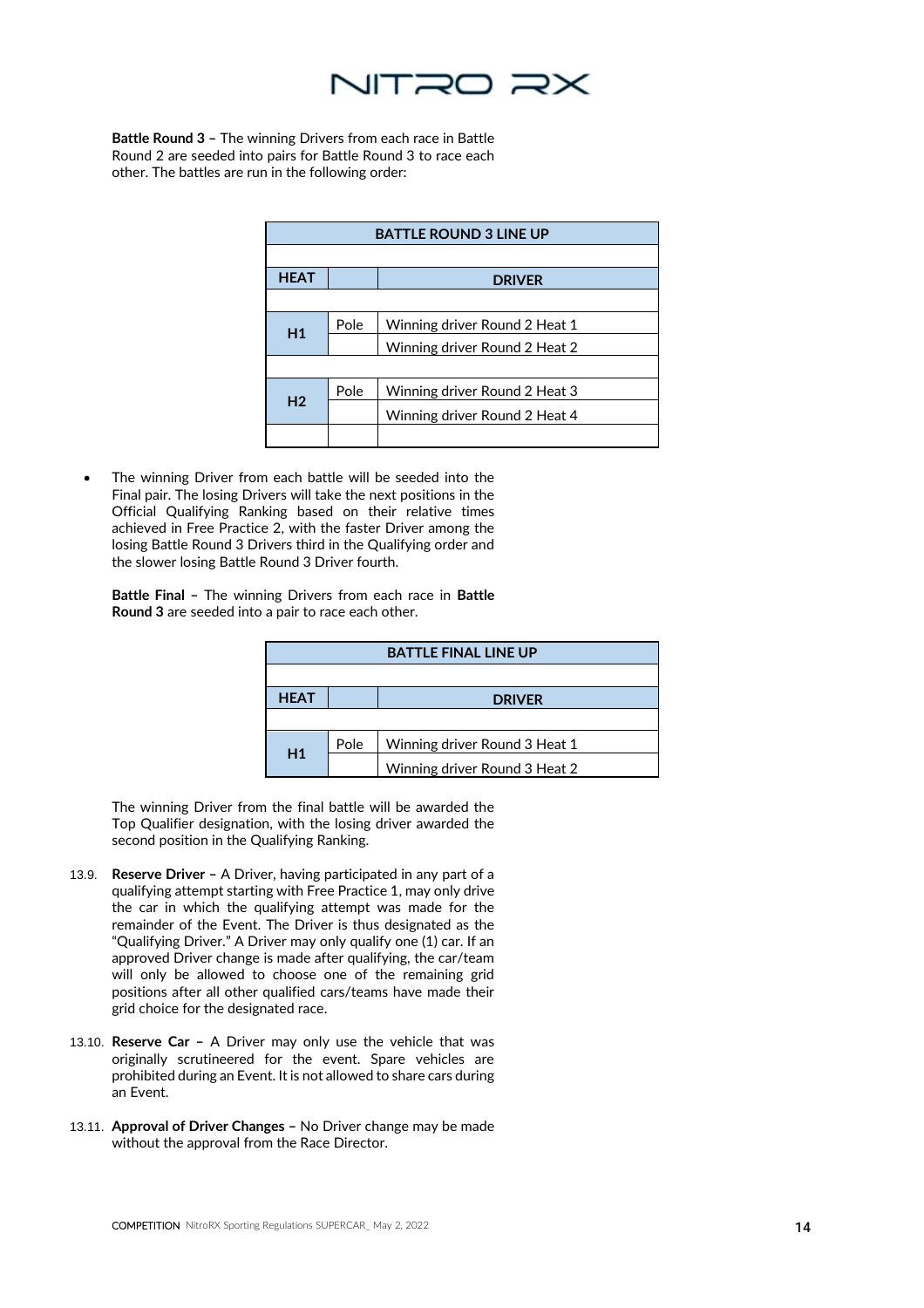

- 13.12. **DNF –** In the event that a Driver is deemed to have started but is unable to complete the prescribed course in a Battle Bracket, Heat, Semi-final, LCQ or Final, they may still be awarded a finish position in that race, at the discretion of Race Officials. In the event there are multiple Drivers that are unable to complete the course, officials will award finish positions based on which driver has travelled the furthest distance on the course.
- 13.13. **Pole Position –** The Driver that earns Top Qualifying position nominates in which Heat Race He / She will hold Pole Position. Said Driver must make the election no later than 30 minutes following the publication of the Qualifying Ranking to Race control. If the Driver fails to make an election within the allocated time, the Series will make the determination.
- 13.14. **Heats -** Unless otherwise stated in the Supplementary Regulations for an Event, there will be one round of two Heat races, if there is an uneven number of entries, the First Heat will include one more car than the Second Heat.

Heat races will be four (4) laps, unless otherwise stated in the Supplementary Regulations for the event. All Drivers must take the Joker Lap once and only once during their Heat race. The top two Drivers from each Heat race will advance to the Final.

- 13.14.1. **First Heat –** Drivers will be seeded in the first Heat based on their Official Qualifying Ranking as follows with the higher seeded Driver on the Pole side of the grid:
	-
	- Front Row: P1 & P3<br>Second Row: P5 & P7
	- Second Row: P5 & P7<br>Third Row: P9 & P11
	- Third Row:  $P9 & P11$ <br>• Fourth Row:  $P13 & P15$ Fourth Row:

NOTE: Per Section 13.13 above the Driver seeded P1 may elect to switch Heats with the Driver seeded P2.

- 13.14.2. **Second Heat –** Drivers will be seeded in the second Heat based on their Official Qualifying Ranking as follows with the higher seeded Driver on the Pole side of the grid:
	- Front Row: P2 & P4<br>• Second Row: P6 & P8 Second Row:
	-
	- Third Row:  $P10 & P12$ <br>• Fourth Row:  $P14 & P16$ Fourth Row:
	-

The first-place finishers from the Heats will advance to a Firstrow position of the Final, with the higher qualifying of the two Heat winners gridded on the pole position side of the grid, and the lower qualifying lining up beside them in the second position of the same row.

The second-place finisher from the Heats will advance to a Second-row position of the Final, with the higher qualifying of the two Heat second-place finishers lining up on the pole position side of the grid, and the lower qualifying gridded beside them in the second position of the same row.

All other Drivers that have started the First and Second Heats will advance to the Semi-finals.

13.15. **Semi-finals -** Unless otherwise stated in the Supplementary Regulations for an Event, there will be one round of two Semifinal races, each comprised of half the cars in the field that have not yet earned a position in the Final. If there is an uneven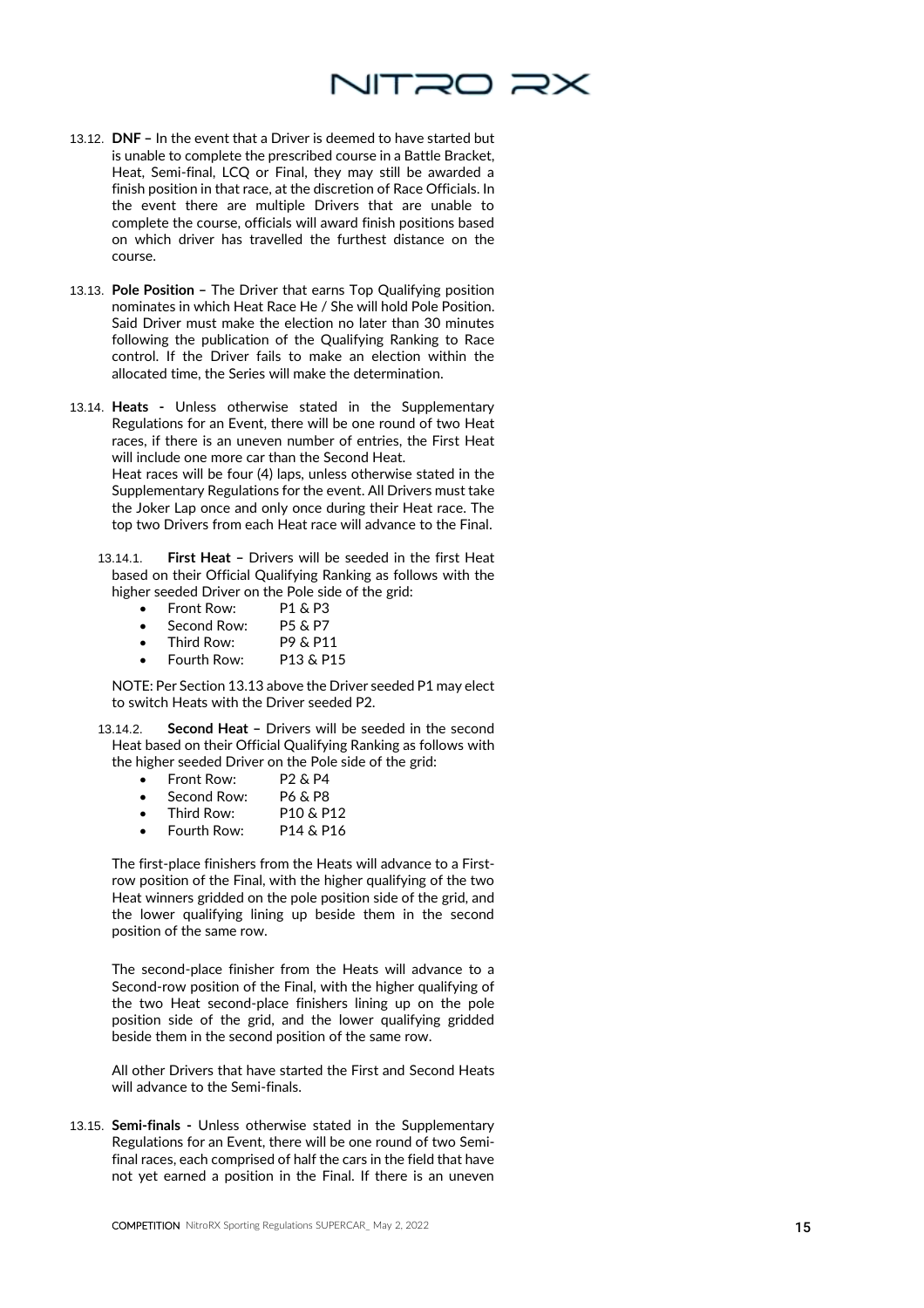

number of entries, the first Semi-final will include one more car than the second Semi-final.

Semi-final races will be four (4) laps. All Drivers must take the Joker once and only once during each Semi-final race. The winning Driver from each Semi-final race will advance to the Final. The highest qualifying winning Driver will be awarded position 5 on the pole side of the grid in the Final and the lowest qualifying winning Driver will be awarded position 6.

- 13.15.1. **Semi-final 1 –** Drivers will be seeded in Semi-final 1 based on their Heat results, as follows with Heat 1 Drivers on Pole side:
	- Front Row: P3 Heat 1 / P4 Heat 2 Second Row: P5 Heat 1 / P6 Heat 2
	- Third Row: P7 Heat 1 / P8 Heat 2
- 13.15.2. **Semi-final 2** Drivers will be seeded in semi-final 2 based on their Heat results, as follows with Heat 2 drivers on Pole side:
	- Front Row: P3 Heat 2 / P4 Heat 1
	- Second Row: P5 Heat 2 / P6 Heat 1 Third Row: P7 Heat 2 / P8 Heat 1
	-
- 13.15.3. Positions 2, 3, 4 and 5 from each Semi Final will advance to LCQ, any other Driver is now eliminated and takes no further part in the Competition.
- 13.16. **Last Chance Qualifier (LCQ)** Unless otherwise stated in the Supplementary Regulations for an event, a Last Chance Qualifying (LCQ) race will be contested to determine the remaining starters in the Final. The LCQ will be three (3) laps. All Drivers must take the Joker lap once and only once during the race.

The LCQ will consist of all Drivers that started either Semi-final 1 or Semi-final 2 and have not already been eliminated or qualified for a position in the Final.

Drivers will be seeded in the LCQ based on their Semi Final results, as follows:

- Front Row: P2 from both Semi Finals, Highest Qualifier Pole side
- Second Row: P3 from both Semi Finals, Highest Qualifier Pole side
- Third Row: P4 from both Semi Finals, Highest Qualifier Pole side
- Fourth Row: P5 from both Semi Finals, Highest Qualifier Pole side
- 13.16.1. The first- and second-place finishers from the LCQ will advance to the last row position of the Final, with the highest ranked qualifier of the two drivers placed on the pole side of the grid. All other Drivers are eliminated.
- 13.17. **Final –** Unless otherwise stated in the Supplementary Regulations for an Event, the Final consists of one, six (6) lap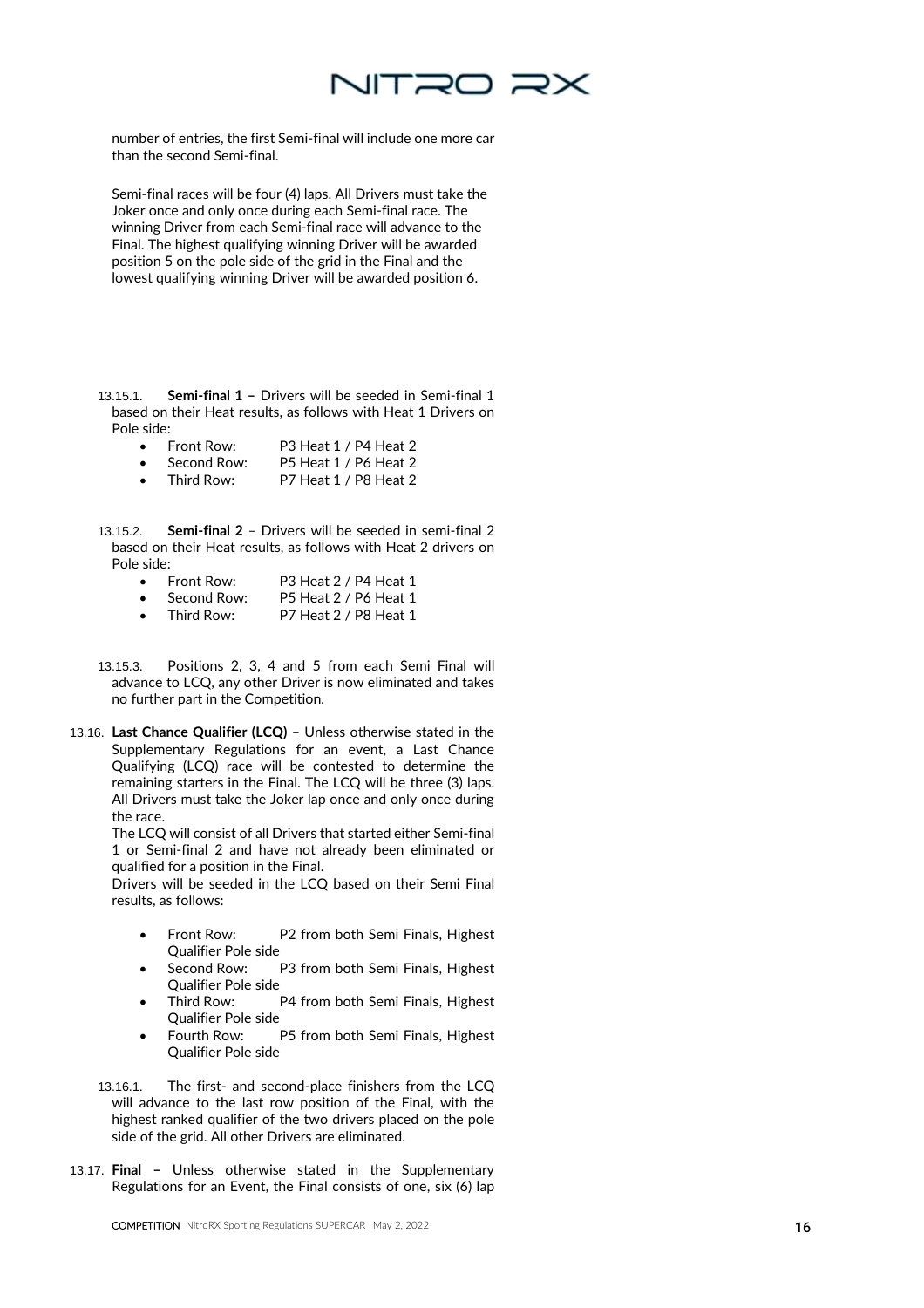

race of eight (8) Drivers, comprised of the two highest finishing Driver s from the First and Second Heat s, the top finisher from Semi -Final 1, and Semi -Final 2 plus the top 2 finishers from the LCQ .

All Drivers must take the Joker Lap once and only once during the Final race.

The first Driver in the Final to cross the finish line after completing the predetermined number of laps, navigating the marked rallycross course and Joker element will be the overall winner.

The top three (3) cars and Drivers must proceed to the designated post -race activities area. All other finishers must proceed to the designated post -race Parc Ferm é location.

**Start Procedure –** Under the direction of the Official(s) in the starting area, the appropriate competitors are guided from the Pre -Grid Area and directed to the Start Line. After having verified that Timing and Scoring is ready, and the Race Director is ready, drivers will be shown a 30 Second Board followed by a 10 Second Board after which NRX Officials will begin the race using a Starting Light System. When the red lights on the Starting Light System are illuminated, it signals racers to be ready for the start of the race. When the red lights extinguish, within 3 to 5 seconds, the green lights will illuminate signalling the Start of the race.

13.18. **False Start -** The Starting Marshal(s) or the Race Director in their sole authority will determine whether a False Start occurred. Monitoring the start procedure can also be done with the aid of cameras and/or grid position sensors . Any car moving forward beyond the outermost front limits of the delineated designated grid location prior to the Starting Light System lights being illuminated green will incur a false start penalty. A false start in any session will mean a mandatory restart of that heat for all cars. Any movement of the car inside its starting zone is not considered as a false start unless the car crosses its indicator/starting line before the green light is switched on.

The driver who caused the false start must pass through the Joker Lap section twice in the race concerned if the Joker lap is considered slower than the regular lap. Should the Joker Lap be faster than the regular lap then the penalty will be to not take the Joker Lap. A board or flag with "2 x Joker Lap" or "No Joker Lap" will be shown to the driver which caused the false start. All drivers will be notified via a black/white warning board/flag that they are under observation, and the next driver who makes a false start in the same race will be disqualified (DQ) from that race .

- 13.19. **Restart Procedure –** If the red flag is displayed during a Battle Bracket, Heat, Semi -Final, LCQ or Final, the restart will occur with all cars that are able to continue to compete placed back on the grid in the positions that the car occupied for the original start, except the driver s that are deemed by the Race Director to have caused the red flag who will not be allowed to restart the race . All cars must be ready to compete when time is called to return to the grid .
- 13.20. Race Penalties Race penalties for violation of the NRX Rules and Race Procedures are determined by the gravity of the violation and the effect the violation may have on fairness of competition and the orderly conduct of the Event.
- 13.21. **Time Penalty –** A time penalty is the act during a race of punishing a car and its Driver for a certain time as determined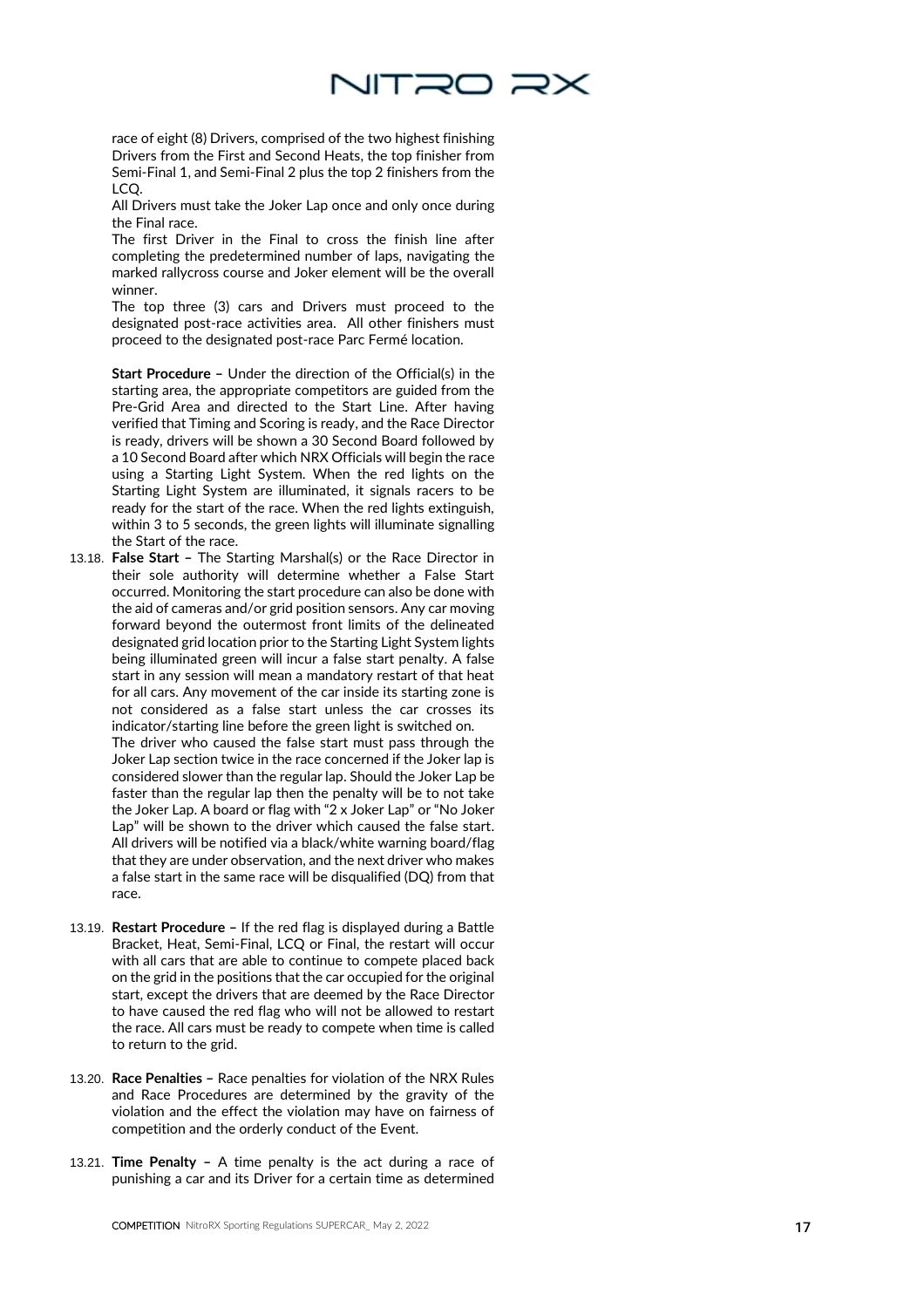

by the Race Director. A time penalty may be imposed when the competitor has violated the NRX Rules, a directive from an Official or a known race procedure. If a post -race time penalty is imposed, a scoring correction reflecting the penalty will be permitted prior to the posting of official race results.

- 13.22. **Flag/Light Rules –** Officials will use flags and/or lights as set forth in this section for the purpose of providing Drivers with information. A Driver is deemed to have received notice when the flag is displayed at the flag stand, or when the lights are illuminated, regardless of whether the Driver has seen the signal. If a Driver or Crew Chief is informed of a decision or circumstance by NRX Officials in a manner other than by use of flags or lights, then use of a flag or light in that situation is not necessary. The procedure for use of flags or lights by Officials may vary for individual tracks or races.
- 13.23. **Green Flag/Lights –** The green flag signifies that the track is clear to race.
- 13.24. **Yellow Flag/Lights**  A marshal waving a single yellow flag or a flashing yellow light indicates a local condition, which means that an incident or condition is ahead near or off the racing line. Drivers may need to slow or alter their line. Drivers may not overtake until they have passed the incident causing the local condition. A marshal waving two yellow flags or a solid yellow light signifies a full -course caution. All cars must reduce their speed to a cautious pace, maintain their respective track position and form a single line of cars. No passing will be permitted unless directed by a NRX Official. In most cases, a full course caution will be immediately followed by a red flag. When the yellow flag is displayed or the caution lights are illuminated (full -course caution) during the white flag lap, no passing will be permitted. The race will not be restarted and cars will be scored based on their respective track position at the time the yellow flag or lights are displayed. The determination of respective track position is a judgment call that will be made by the Race Director.
- 13.1. **Red Flag/Lights –** The red flag signifies that the Session must be stopped immediately regardless of the position of the cars on the track. The red flag shall be used if, in the opinion of the Race Director the Session should be stopped immediately. Cars should be brought to a stop on the course as quickly and safely as possible. All cars must remain stopped until informed to move back to the grid by the Race Director.
	- a) If a red flag occurs cars can proceed to the pre grid area for service and minor authorized repairs as stated in Section 14 of the NRX Technical Regulations. Any car moved into the tent, garage or other structure and not the pre grid area will be subject to a penalty. The minimum penalty for violating this rule or for an unapproved adjustment or repair will be removal of the car from the remainder of the Final.
	- b) If a red flag occurs during a; Practice session, Heat, Semi -final or LCQ the Race Director at their sole discretion will determine if the remaining laps will be finished. If racing resumes after a red flag, all Competitors must take the Joker regardless of if the Competitor had taken the Joker Lap before the red flag.
	- c) If a red flag occurs during the Final, should less than 5 full laps of the 6-lap race have been completed, 1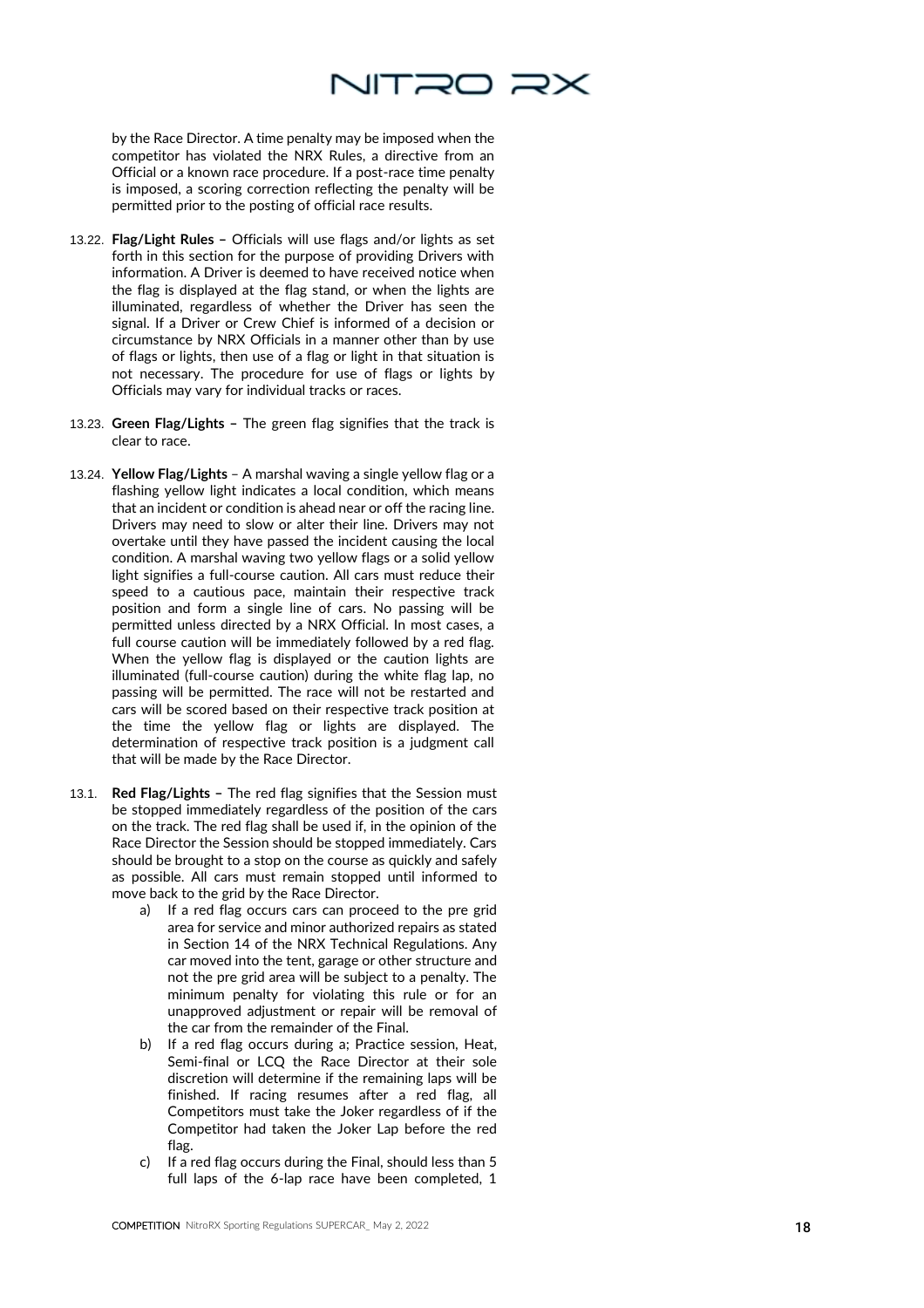

attempt only at a full 6 lap race restart will occur. Once racing has resumed after a red flag, all Competitors must take the Joker Lap regardless of whether the Competitor had taken the Joker Lap before the red flag. Should the race be red flagged on lap 6 and a driver has not taken his/her Joker lap a notional time will be added by the Race Director.

- d) If a race is deemed by the race director to not re start, a notional time will be added If a driver has not taken his/her Joker lap. The fixed notional time will be the averaged difference of the fastest lap time and the Joker Lap time of the Top 5 Drivers in the last race segment.
- 13.2. **Servicing During a Red Flag/Stopped Race -** The determination on whether and what service will be allowed to be performed on vehicles during a red flag stoppage is at the sole discretion of the Race Director. The location where the work must be performed and the time available to perform this work will also be at the sole discretion of the Race Director. The Race Director's decision will be communicated over the Race Control radio channel.
	- a) Service up to and including the items listed below may be permitted by the Race Director , typically in a designated area adjacent to pre -grid during a stopped race:
		- Check and adjust (increase or decrease) tire pressure.
		- Clean the windscreen and other windows.
		- Add windshield washer fluid.
		- Fixing of loose bodywork using tape and zip ties (with prior approval of Officials only).
		- Replace a damaged wheel and/or tire (with prior approval of Officials only).
		- Repairs and adjustments to the car can be made providing no parts are used (with prior approval of Officials only).
	- b) Connecting in any way to any electronic control on the vehicle is not permitted during a stopped race.
	- c) The minimum penalty for not following the Race Directors instructions and/or performing unapproved adjustments or repairs during a stopped race will be removal of the car from the remainder of the race.
- 13.3. **Black Flag –** The black flag signifies automatic disqualification. In addition to the black flag, Officials may use a blackboard or black flag number indicator in full view of the Competitor on which the number of the car being black -flagged will be shown. NRX Officials may also communicate via radio to the affected car's team informing them of the black flag directive. It is the responsibility of the affected team to adhere to the black flag directive by stopping racing and exiting the track at the next opportunity. Failure to do so could result in further penalties as described in the NRX Regulations .
- 13.4. **White Flag –** The white flag signifies that the leader has started his/her last lap. When the yellow flag is displayed or the caution lights are illuminated (full -course caution) during the white flag lap, no passing will be permitted. The race will not be restarted and cars will be scored based on their respective track position at the time the yellow flag or lights are displayed. The determination of respective track position is a judgment call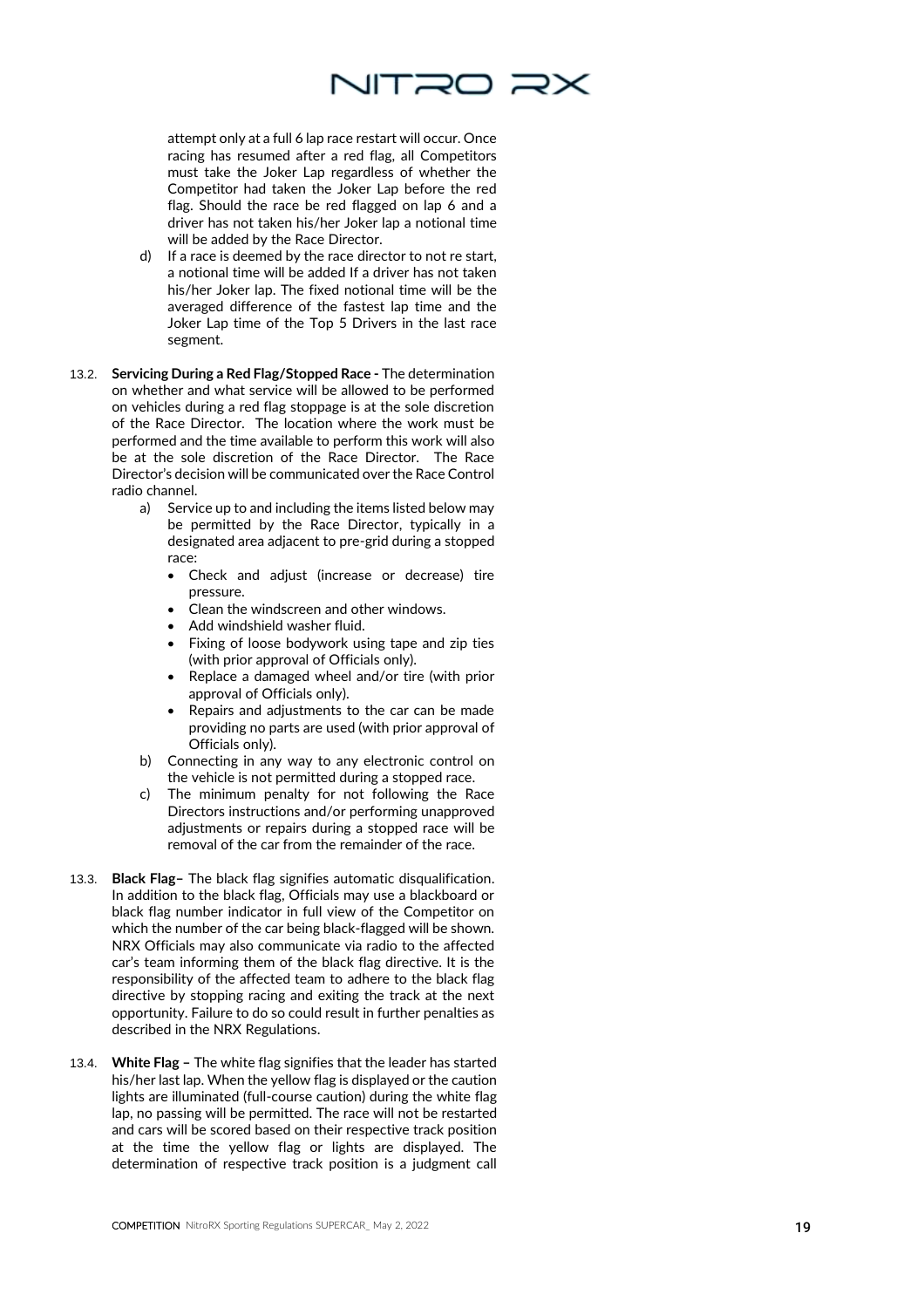

that will be made by the Race Director as described in section 13.24d

- 13.5. **Chequered Flag –** The chequered flag flown after the lead car has completed the race distance signals that the Race is completed. The Race distance is officially complete when the lead car has completed the race distance or officials have terminated the competition early during a full-course caution or red flag incident. The definition of the required Race distance is provided in the Supplementary Regulations for the Event.
- 13.6. **Accidents and Disabled Race Car Procedure –** In the event of an accident or when a race car becomes disabled for any reason, the Driver of the disabled race car must, providing that there is no threat of fire or fuel spill, remain inside the race car with their helmet and restraints on and with the doors closed until the session is over, or until a course worker or medical staff gives the Driver permission to exit the race car. In the event of a mechanical failure, the Driver of the disabled car must make every reasonable effort to steer away from the racing line and where possible park in a safe location as far from the racing line as possible or if possible, behind a barrier.
- 13.7. **Marshalls -** Failure to follow the instructions of Marshals, Officials or Medical Staff may result in a penalty up to disqualification from the event.

### **PRIZE MONEY, PODIUM, POINTS AND POINTS FUND** 14.

- 14.1. The podium ceremony on the circuit will be held immediately after the Finals. The Top 3 finishers must be present, wearing their Competition overalls. A penalty in the form of a monetary fine, such amount to be at the discretion of NRX, will be issued to any Driver that fails to attend this ceremony and/or is found to be wearing inappropriate clothing for this ceremony.
- 14.2. Any prize money awarded for an Event will be communicated to all NRX Competitors through a Competition Bulletin or the Supplementary Regulations for an Event.
- 14.3. NRX Championship Points will be awarded to each eligible Driver and car of a Team in an Event according to the finishing position of such Driver and car in the Event. The total Championship Points awarded for an Event will be the total points awarded for the finishing positions in the Event's designated Qualifying Battles, and Final.
- 14.4. The NRX Championship Points awarded to an eligible Driver and Team will be awarded based on finishing position with respect to the other eligible Drivers and Teams.
- 14.5. **Championship Points for Qualifying –** Eligible NRX Drivers and Entrants will be awarded points as written in Section 13.8.2
- 14.6. **Championship Points for the Final –** Eligible NRX Drivers and Teams will be awarded points for the Final in each Event as follows:

| 1              | 50 |
|----------------|----|
| $\overline{2}$ | 46 |
| 3              | 42 |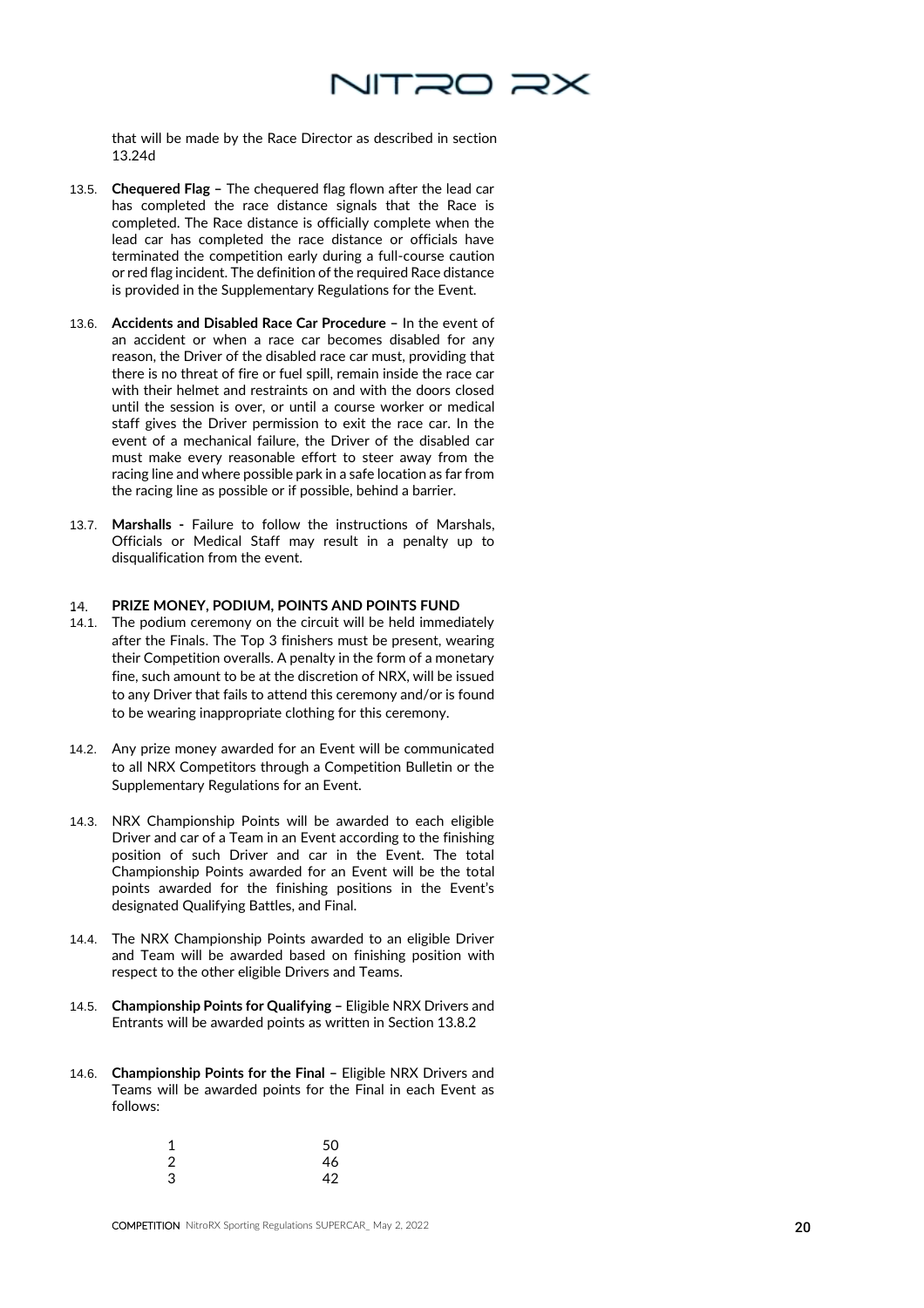# NTRO RX

| 4  | 35 |
|----|----|
| 5  | 32 |
| 6  | 29 |
| 7  | 26 |
| 8  | 23 |
| 9  | 20 |
| 10 | 17 |
| 11 | 14 |
| 12 | 11 |
| 13 | 8  |
| 14 | 5  |

14.7. **Miscellaneous** – In the event two (2) or more Drivers or Teams have the same number of points (tie), each Driver, Entrant or Manufacture r will be ranked according to the greatest number of 1st place finishes in the current season at the time which the tie occurs. If a tie still exists, the greatest number of 2nd place finishes, 3rd place finishes etc., will be used in the same manner, until the tie is broken. If the tie remains, the Driver and/or Entrant earning the highest finishing position first during the current season in which the Driver and/or Team competed for the respective Series at the same time will prevail.

### **PARC FERMÉ AND CAR INSPECTION** 15.

- 15.1. The Parc Ferm é is compulsory following the Final for all finishers .
- 15.2. At the end of the specific Competition, the area between the Finish Line and the Parc Ferm é entrance shall be placed under the Parc Ferm é regulations.
- 15.3. The applicable regulations of the Competition shall specify the place where the Parc Ferm é will be located.
- 15.4. Vehicle surveillance shall be carried out by Officials appointed by the Race Director, who are responsible for the operation of the Parc Ferm é. Only they are authorized to give orders to the Competitors. Only the Officials assigned to Parc Fermé may enter. No operation, checking, tuning , repair or fuelling of cars is allowed unless authorized by the same Officials or by the applicable regulations.
- 15.5. Following the Final, cars shall remain in the Parc Ferm é for at least 30 minutes after the publication of the provisional results and until released by decision of the Stewards.
- 15.6. Failure to allow or facilitate scrutineering after a race may be deemed a violation of the Regulations and may lead to disqualification from the race as decided by the Stewards.
- 15.7. The Technical Delegate may (after consultation with the Stewards) select a car at random for further inspection.
- 15.8. In case the planned inspection cannot be done on site at the Event the chosen car or parts will be sealed off by the Technical Delegate in the Parc Fermé. Thereafter the car will be removed from the Parc Fermé without any work having been performed on it by any of the competitor's representatives unless carried out upon request from or with the approval of the Technical Delegate.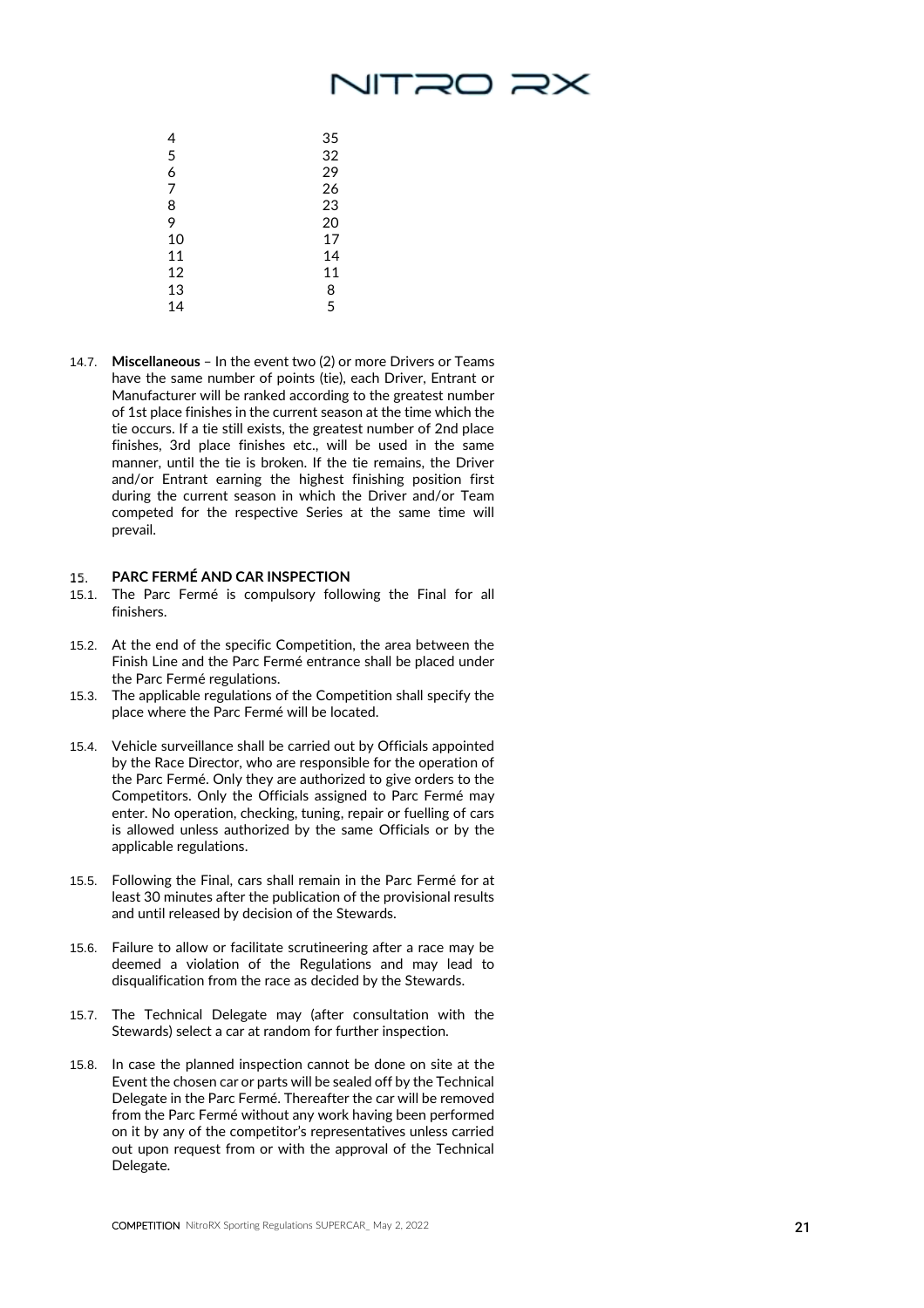

- 15.9. The chosen car(s) and/or part(s) will be transported to an appropriate designated location under the supervision of the Technical Delegate.
- 15.10. In the case where one or more components are sealed to be checked on a later occasion, any additional costs resulting from the later check will be borne by the applicant.
- 15.11. The Technical Delegate reserves the right to obtain a standard car or parts thereof by rental or loan from an independent source for the purpose of comparison.
- 15.12. The Technical Delegate will request that the representatives of the competitor concerned dismantle the car for the technical inspection. Failure to do so can result in the Clerk of the Course arranging dismantlement and charging the costs to the competitor. Competitors will not be allowed to participate in the championship until the costs have been paid in full.
- 15.13. Manipulating the seal(s) is forbidden. Breaking the seal(s) is permitted only with the written permission from the Technical Delegate. The Technical Delegate or alternatively his pre appointed representative, will report any irregularities to the Stewards for evaluation and appropriate action.
- 15.14. Failure to allow or facilitate an inspection by the Technical Delegate will be deemed as breach of Article 2.1 of these Sporting Regulations and may lead to the Stewards to impose a punishment in accordance with Article 16 of these Sporting Regulations.

Should the Technical Delegate decide that the car or any component thereof fails to conform to the Regulations, this will be reported to the Stewards who, after consulting all parties concerned, will decide the matter and impose a punishment in accordance with Article 16 of these Sporting Regulations.

### **PENALTIES**  16.

- 16.1. Any breach of the NRX rules, including those outlined in the Sporting Regulations, the Technical Regulations, the Commercial Regulations, or any special Bulletins or Supplementary Regulations, committed by any license holder or other person or organization may be penalized.
- 16.2. Penalties for violation of the Regulations are determined by the gravity of the violation and its effect on the fairness of competition, the orderly conduct of the Event, and the interest of NRX or rallycross racing in general. Such penalties may include but are not limited to a fine, and/or disqualification, and/or loss of Championship points, and/or loss of finishing position(s) in the Event, and/or probation, and/or exclusion, and/or suspension of license. Probation may be for a specified time period to review the Competitor's conduct to determine whether a more severe penalty is warranted. A suspension may be limited to a suspension of license privileges at a particular Event or a particular series of Events or for a specified or an indefinite period of time. Any violation of the Regulations, whether committed with intent or through negligence, knowingly or unknowingly shall be punishable. Any attempt to violate any of the Regulations shall also be punishable even if the attempt does not fully transpire or attain the desired result. The Series and its officials will not be responsible to prove the intent of the violation of the Rules.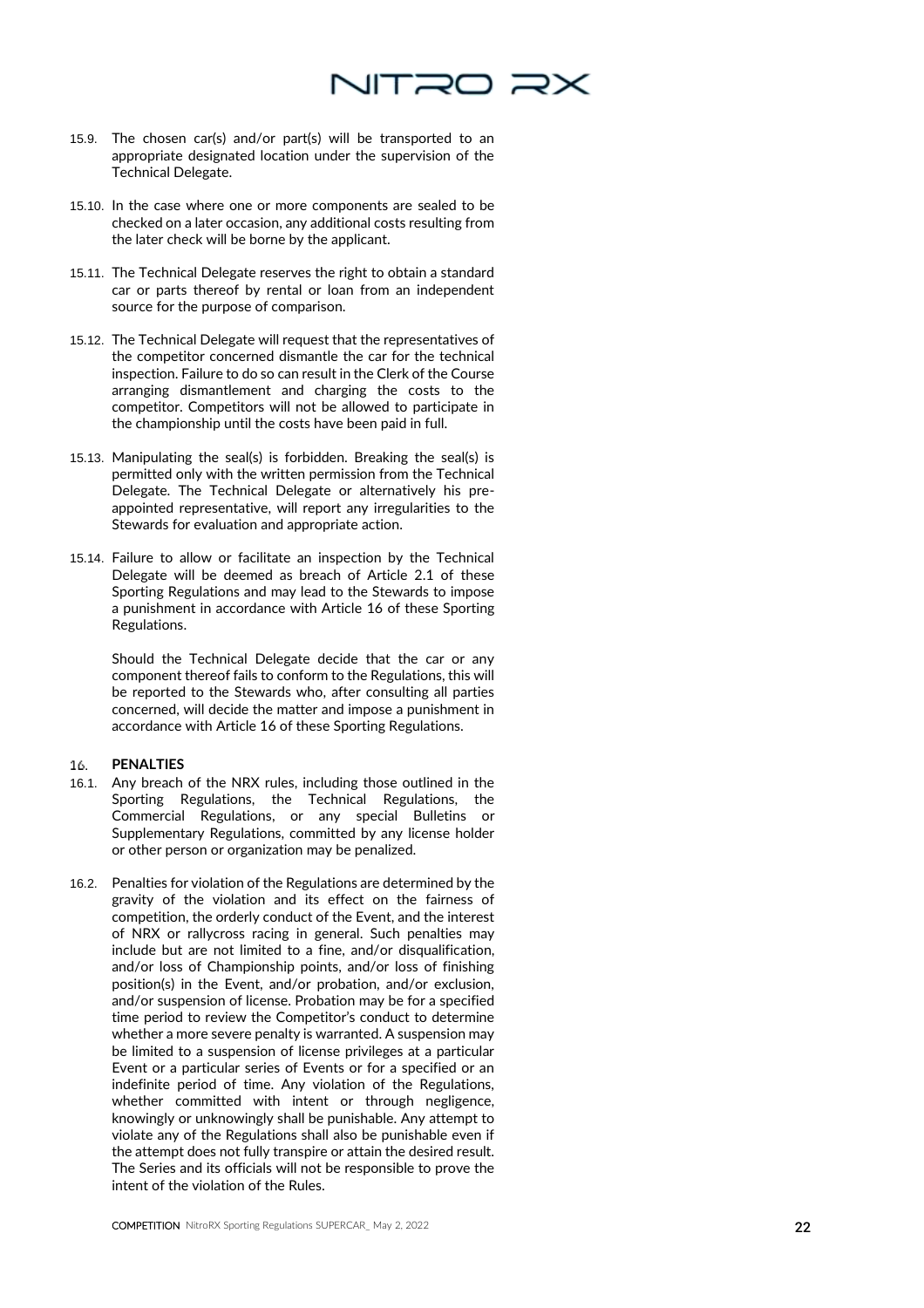

- 16.3. If an Official observes or is made aware of an act or omission by a Competitor that constitutes a violation of the Rules and if the Official determines that the act or omission is sufficiently serious to warrant the imposition of a penalty, the Official shall report the violation in writing to the Stewards as soon as possible and recommend an appropriate penalty. The Stewards shall determine whether disciplinary action is appropriate, and if so, what disciplinary action should be taken. The competitor shall be informed of the determination, and if disciplinary action<br>is imposed the Stewards will issue a Penalty Notice to the competitor specifying the violation, a statement of the circumstances of the violation and the penalty imposed. USAC may publish the violation. The Competitor referenced in the Penalty Notice shall have no claim or cause of action of any kind against the NRX Series and its Officials, Competitors, employees and affiliates, or any individual publishing such Penalty Notice or violation. If the Competitor wishes to appeal the decision, the Competitor shall send a written request of appeal within 3 business days of the issuance of the Penalty Notice as outlined in Section 18 of these Sporting Regulations. If the act or omission of the Competitor is determined by an Official to constitute a threat to the orderly conduct of the Event, that Official may take temporary emergency action against the Competitor. Such emergency action may include ejection from the racing premises, suspension of membership and license, or any other action designed to remove the threat created by the Competitor. Examples of conduct warranting such emergency action includes, but are not limited to, the consumption of drugs or alcoholic beverages before or during an Event, the use of illegal drugs at any time, fighting, aggressive driving, rule violations, failure to obey the black flag or any other directive of an Official. The Official shall report the emergency action taken to the Stewards as soon as possible and penalties will be imposed per Section 16.2. herein. The emergency action shall remain in effect until the decision of the Stewards is made. Exclusion and/or ejection is final, non appealable and non -reviewable.
- 16.4. Any fines shall be paid to the Series promptly after receipt of the Penalty Notice by a Competitor. Failure to pay a fine promptly may result in suspension. All unpaid fines of a competitor may be collected by deducting the amount from the purse or point fund earnings of the Driver or Entrant with whom the Competitor was associated at the time and at the Event that the conduct that caused the penalty took place. Any fines left unpaid at the end of the racing season shall be considered grounds for refusal to approve the license application for the next applicable year of the Competitor against whom the unpaid fine has been assessed.
- 16.5. Stewards either themselves or upon the proposal of the Race Director, may decide on any point which is not provided for in the Sporting or Supplementary Regulations and apply penalties at their discretion.
- 16.6. Certain penalties are assessed by officials who are judges of fact, and they are not susceptible to appeal. Time penalties and the declaration of a no -show in the case of late arrival in the pre -grid area/staring grid are not susceptible to appeal.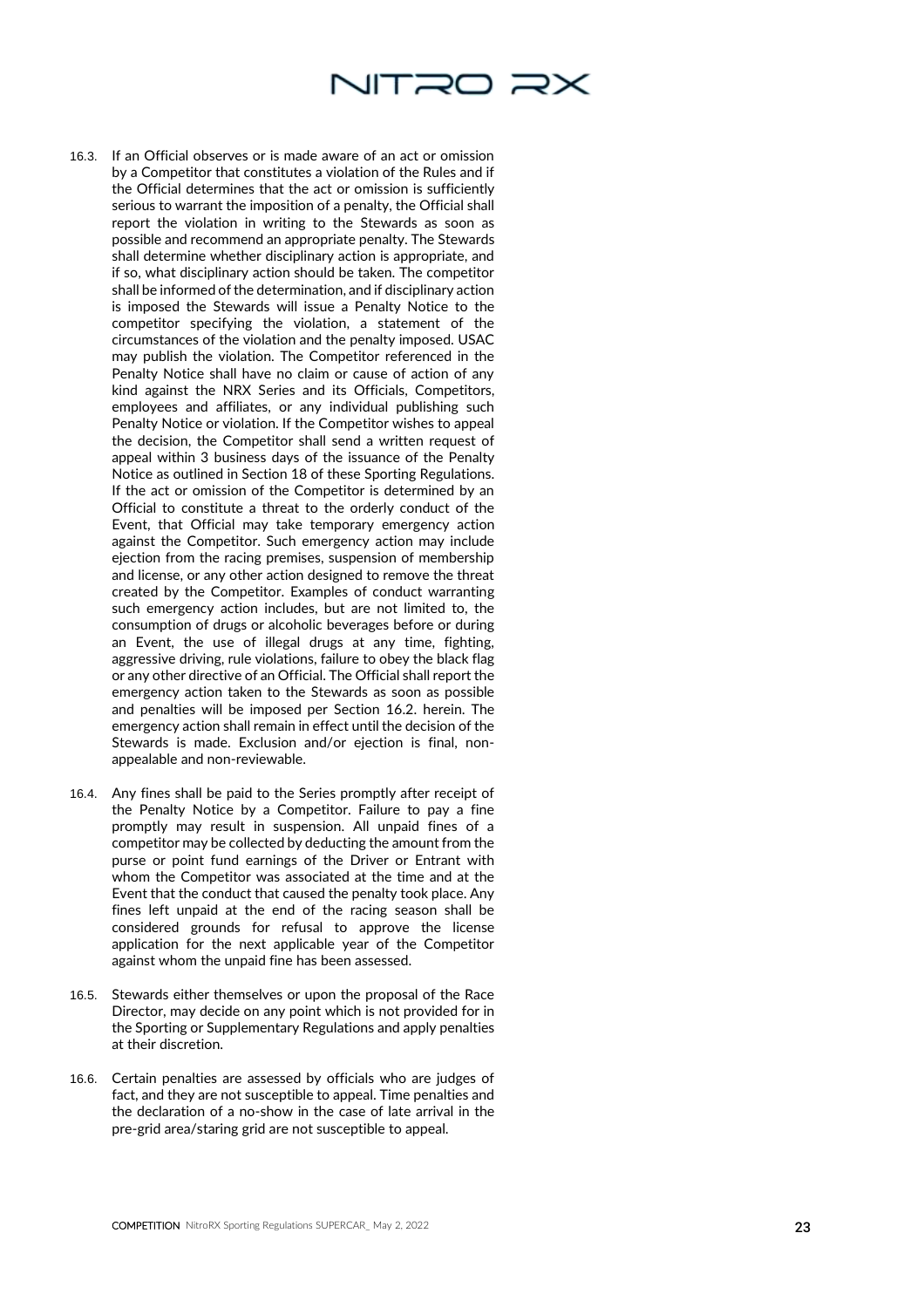

16.7. The following are some items that may be penalised and the actions taken. The list is not exhaustive and as such serves as a representative example of infractions and actions only.

| Entry of a car that does not comply with the<br>regulations              | Start refused                                                                       |
|--------------------------------------------------------------------------|-------------------------------------------------------------------------------------|
|                                                                          |                                                                                     |
| Absence of valid licenses                                                | Start refused                                                                       |
|                                                                          |                                                                                     |
| Failure to pay applicable entry fees                                     | Start refused                                                                       |
|                                                                          |                                                                                     |
| Car failing to conform to safety measures                                | Decision of the Steward                                                             |
|                                                                          |                                                                                     |
| Late arrival at grid/holding area                                        | Start refused/replaced by next car                                                  |
|                                                                          |                                                                                     |
| Failure to notify a non-start                                            | Decision of the Stewards                                                            |
|                                                                          |                                                                                     |
| Absence of identification marks affixed by the<br>scrutineers            | Disqualification from the competition                                               |
|                                                                          |                                                                                     |
| Moving track markers                                                     | Warning as a minimum up to time penalties at the Race<br>Director's discretion      |
|                                                                          |                                                                                     |
| Breach of fair driving conduct as defined by race<br>officials           | Warning as a minimum up to different penalties at the<br>Race Director's discretion |
|                                                                          |                                                                                     |
| False starts                                                             | Defined in Art. 13.19                                                               |
|                                                                          |                                                                                     |
| Failure to respect instructions given by the flag signals                | Decision of the Stewards                                                            |
|                                                                          |                                                                                     |
| Driver's equipment failing to conform to the safety<br>standards         | Decision of the Stewards                                                            |
|                                                                          |                                                                                     |
| Any tampering with or attempt to tamper with the<br>identification marks | Disqualification from the Competition                                               |
|                                                                          |                                                                                     |
| Infringement of the Parc Fermé rules                                     | Decision of the Stewards                                                            |
|                                                                          |                                                                                     |
| Unsportsmanlike conduct on or off the track                              | Decision of the Stewards including exclusion/ban                                    |
|                                                                          |                                                                                     |
| Reporting late to pre-event scrutineering                                | Practice restriction                                                                |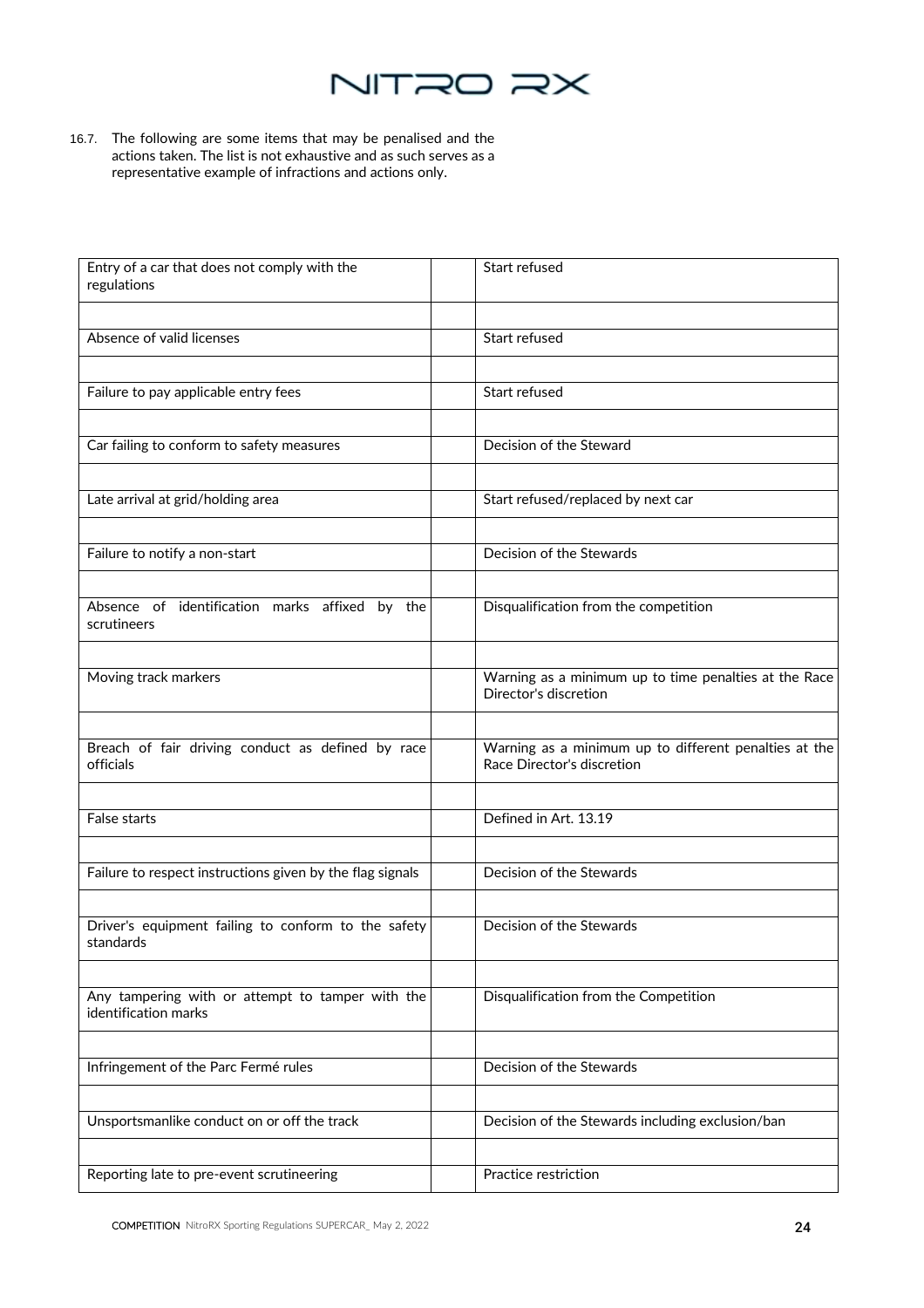

| Any deliberate or reckless contact after the finish                            | Decision of the Stewards              |
|--------------------------------------------------------------------------------|---------------------------------------|
|                                                                                |                                       |
| Competitor or Driver not attending or being late to the<br>Driver briefing     | Monetary fine up to \$500             |
|                                                                                |                                       |
| Use of Lubricants or Tires other than those prescribed<br>for the Championship | Disqualification from the competition |
|                                                                                |                                       |
| Failure to respect the speed limit in the paddock<br>$(15$ mph $)$             | \$100 for each 1mph over the limit    |
|                                                                                |                                       |
| Causing a Red Flag                                                             | Not allowed to Re Start the race      |
|                                                                                |                                       |
| Driving outside of the track limits                                            | Decision by the race Director         |
|                                                                                |                                       |
| Failure to follow Instructions of Officials                                    | Decision by the Stewards              |
|                                                                                |                                       |
| No Judicial Camera working in Pit area or Car                                  | Decision by the Stewards              |

### **PROTESTS**  17.

- 17.1. If a licensed Competitor believes that another Competitor has or will obtain a significant unfair competitive advantage by some action that the Competitor is in violation of the Rules, the first Competitor may protest such action to a Race Steward outside of race control. The protest must be made in writing by the Competitor (or the Crew Chief/Chief Mechanic if the competitor is a Driver and is on the race track) within 20 minutes after the chequered flag is displayed signifying the completion of the race.
- 17.2. Each separate protest shall be accompanied by a nonrefundable \$1,000.00 (USD) protest fee. The Stewards shall decide whether the matter is subject to protest, and if so, shall decide the protest as promptly as possible and shall inform the parties to the protest of the decision.
- 17.3. The Stewards, after review, may decline to accept a protest, even if the matter were otherwise subject to protest, if they determine that the alleged rule violation is so insubstantial as to not provide the Competitor with a significant competitive advantage over the other competitors. A decision that the matter is not subject to protest is final and non- appealable. In deciding the protest, the Stewards may take whatever action they deem appropriate to further the interest of fairness and finality in competition results. Such action includes, but is not limited to, revising the official race results, imposing penalties (disqualifications, exclusions, suspension, or fines, and/or loss of finishing positions in the Event), awarding or subtracting points, or taking no action.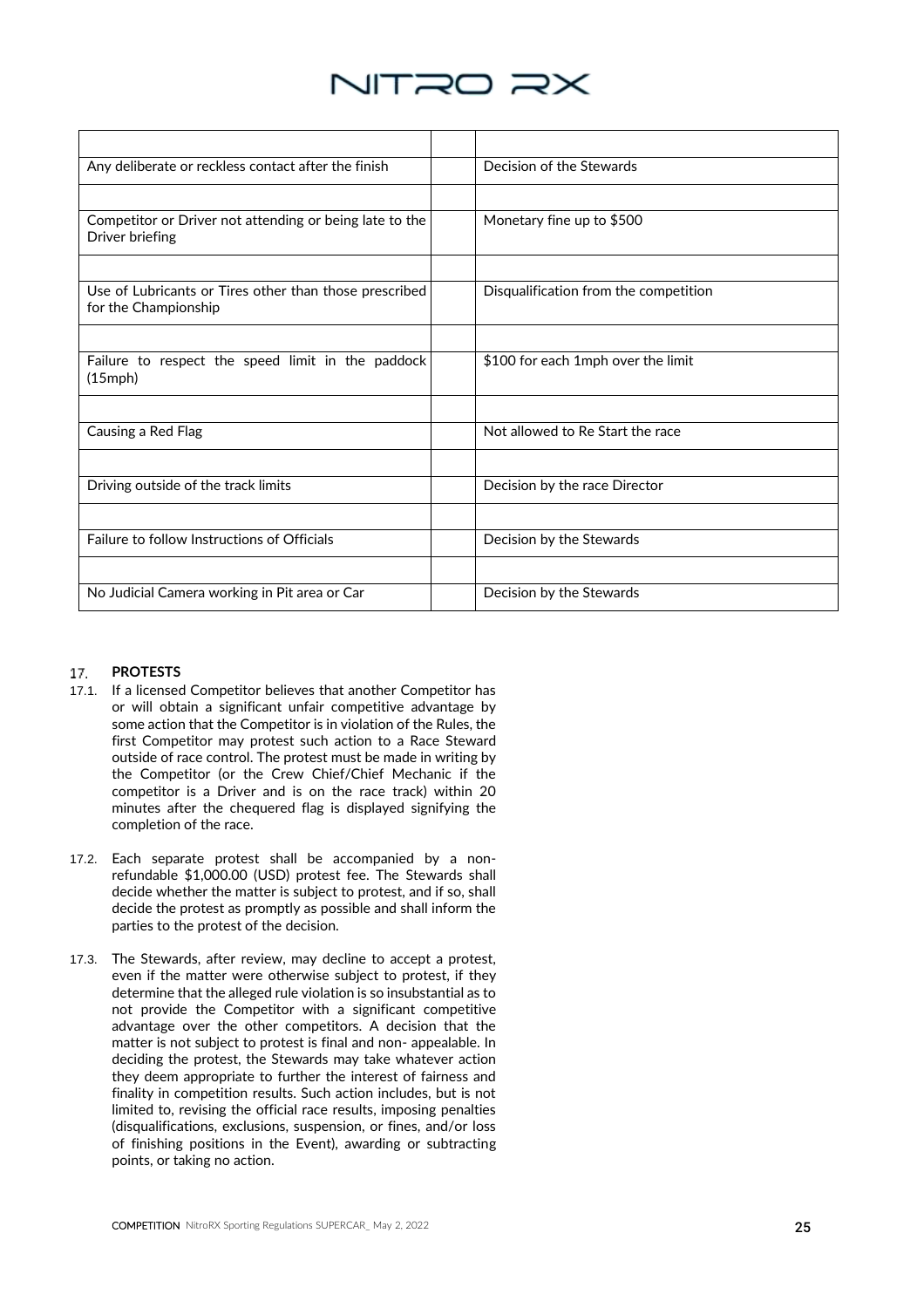

17.4. Protests will not be accepted that are directed to a decision made by a Race Official or Supervisory Official on any subject not specifically provided for in these Regulations. Such subjects include, but are not limited to, timing and scoring decisions, inspection decisions and race procedure decisions. Protests against the decisions of the start line judge(s) in the exercise of their duties will not be accepted. A single protest against more than one competitor will not be accepted.

### **APPEALS**  18.

18.1. Any licensed Competitor is entitled to appeal. The appeal process exists to decide only those matters for which a reasonable decision could not be achieved through available procedures. Provided all such procedures have been exhausted, any Entrant or other Competitor shall have the right to request an appeal regarding:

a) Any decision or penalty rendered by the Stewards (except those indicated as not subject to appeal in Section 16 of these Regulations) in which they were named as a party.

b) Any decision concerning a protest filed by such Entrants or Competitors, except as decided by the Stewards pursuant to Section 17 of these Regulations.

- 18.2. If a Competitor wishes to appeal, such Competitor may request an appeal hearing before the USAC Court of Appeals ("Court of Appeals") by submitting a written request for a hearing to the Court of Appeals no later than 5:00 p.m. EST of the third business day following the Competitor's receipt of notice of penalty accompanied by a \$3,500.00 (USD) non -refundable appeal fee. The appeal fee shall be in addition to any monetary penalty previously assessed. The original Notice of Appeal must be delivered to the United States Auto Club, 4910 W 16th St. Speedway IN 46224, Attention, Steward, NRX.
- 18.3. The Notice of Appeal must contain references to the specific action which is being appealed, the date of the occurrence, the reason why the Competitor is appealing, and specific reference to any Rules allegedly violated and the relief requested. The Notice of Appeal must be accompanied by copies of all written documents pertaining to the appeal, such as protests, responses, rulings, announcements, etc.
- 18.4. The recipient of the Notice of Appeal may dismiss appeals or portions thereof on the basis of procedural noncompliance. Any appeal or portion thereof not so dismissed shall be submitted by the recipient to the Court of Appeals for adjudication. The submission to the Court of Appeals may specify the issues to be heard by the Court, including the issue of procedural compliance. The jurisdiction of the Court is limited to those matters and issues submitted to it by the recipient.
- 18.5. The Court of Appeals has exclusive jurisdiction to hear appeals of any Penalty Notice or determination and any decision by NRX to deny, suspend or terminate any license. In each of these cases, a NRX competitor's only recourse is to request an appeal hearing before the USAC Court of Appeals. Once an appeal hearing is scheduled, the Court of Appeals shall be selected by the USAC Chairman of the Board. A NRX designate shall serve as Chief Judge. Two other judges may be selected to serve with them. The other judges will be persons selected by the Chief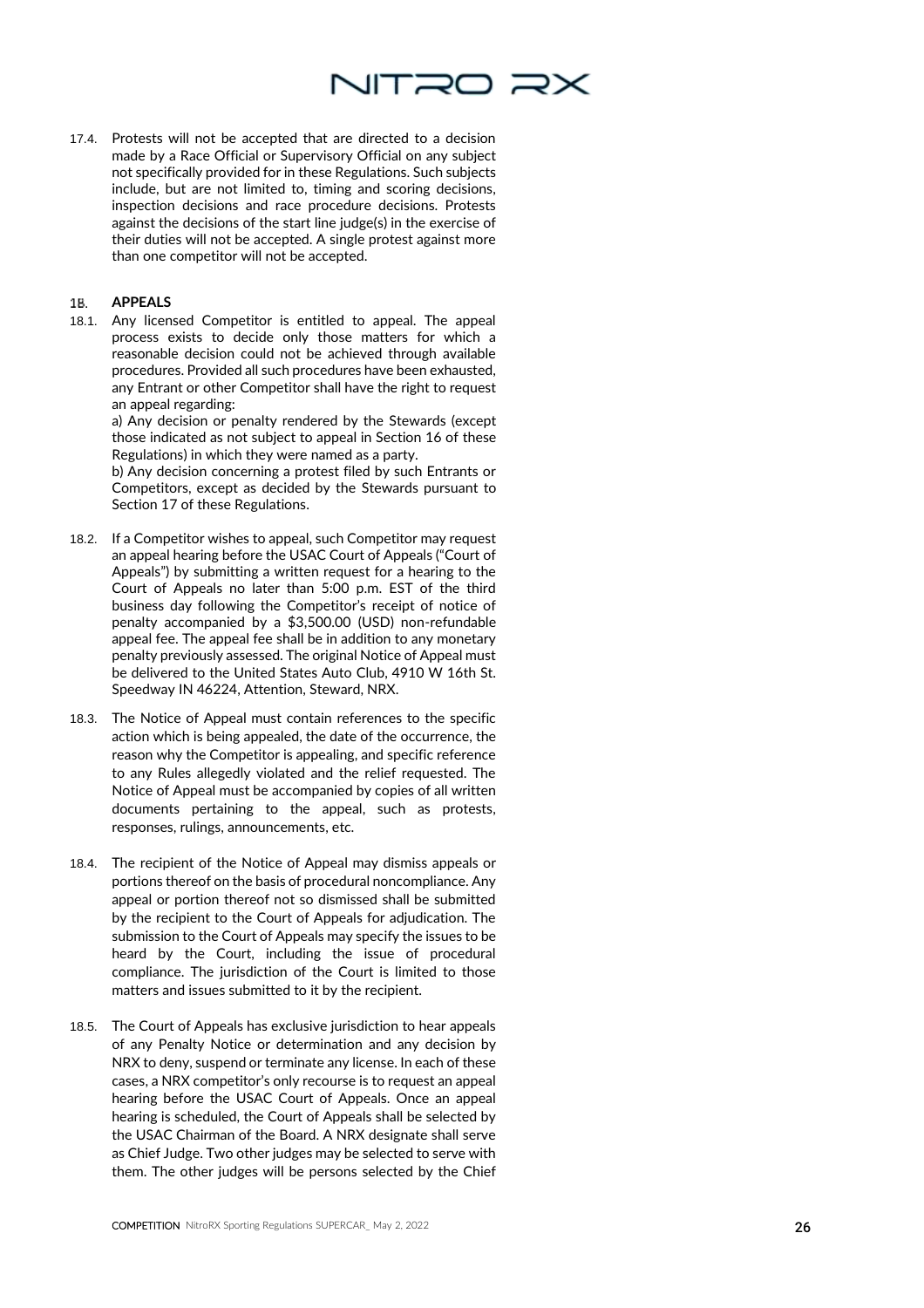

Judge and will be industry persons or persons with knowledge in racing. At no time shall any of the Judges including the Chief Judge have actively participated in the circumstances cited in the Notice of Appeal, or have a personal interest in the outcome of the appeal.

- 18.6. The appointment of the Court, and written notice to the appellant, or appellants, shall occur within three (3) days (or such time as designated by the NRX designate of the decision to hear the appeal. The person presiding over the hearing will notify all parties, including the NRX Stewards, both parties to a protest, or a penalized Competitor, of the time and place for the appeal hearing. If the hearing will be conducted in whole or in part via teleconference the person presiding over the hearing shall provide telephone numbers, and times, where the board may be reached while in session on the matter.
- 18.7. The Court of Appeals shall use its best efforts to convene and hear the appeal in a timely manner. The board will determine what witnesses and evidence it will hear at its discretion. The parties may present their information to the committee themselves, via their team representative, or in written documents. The Court of Appeals shall hear such evidence in such a manner as it deems appropriate, relevant, and necessary under the circumstances. Cross -examination shall not be permitted. The NRX Stewards, Technical Delegate or Clerk of the Course shall be heard by the Court under all circumstances.
- 18.8. At the request of the affected Competitor, the Court of Appeals may determine in the interest of competition or NRX that the penalty or portions of the penalty under review shall be temporarily deferred until the appeal has been resolved. Otherwise, the penalty shall be executed promptly. If the Court of Appeals temporarily defers execution of the penalty involving either suspension of competition privileges, or expulsion from NRX Racing, the Series will permit the appellant to enter and compete in races until the appellant's Court of Appeals ruling is rendered. The results and awards of these races shall be considered provisional until the Court of Appeals ruling is rendered. The affected participant(s) will be allowed to participate in NRX Events during the period of the deferral. If the Court of Appeals temporarily defers execution of the penalty, but later denies the appeal in whole or in part, it may reinstate the original penalty as of the date of the penalty, or take such other action as it deems appropriate to effectuate in whole or in part the penalty, including without limitation, disallowance of finishing position, points, otherwise earned in any Event during the period of temporary deferral of the penalty. If the Court of Appeals ruling overturns the suspension, or expulsion, the provisional results and awards will be considered final and official. If the Court of Appeals ruling upholds the suspension, or expulsion, the awards won and results of races while awaiting the Court of Appeal ruling will be considered forfeited and null and void.
- 18.9. An appeal may be withdrawn without penalty only with the approval of the USAC Chairman of the Board or the NRX Stewards.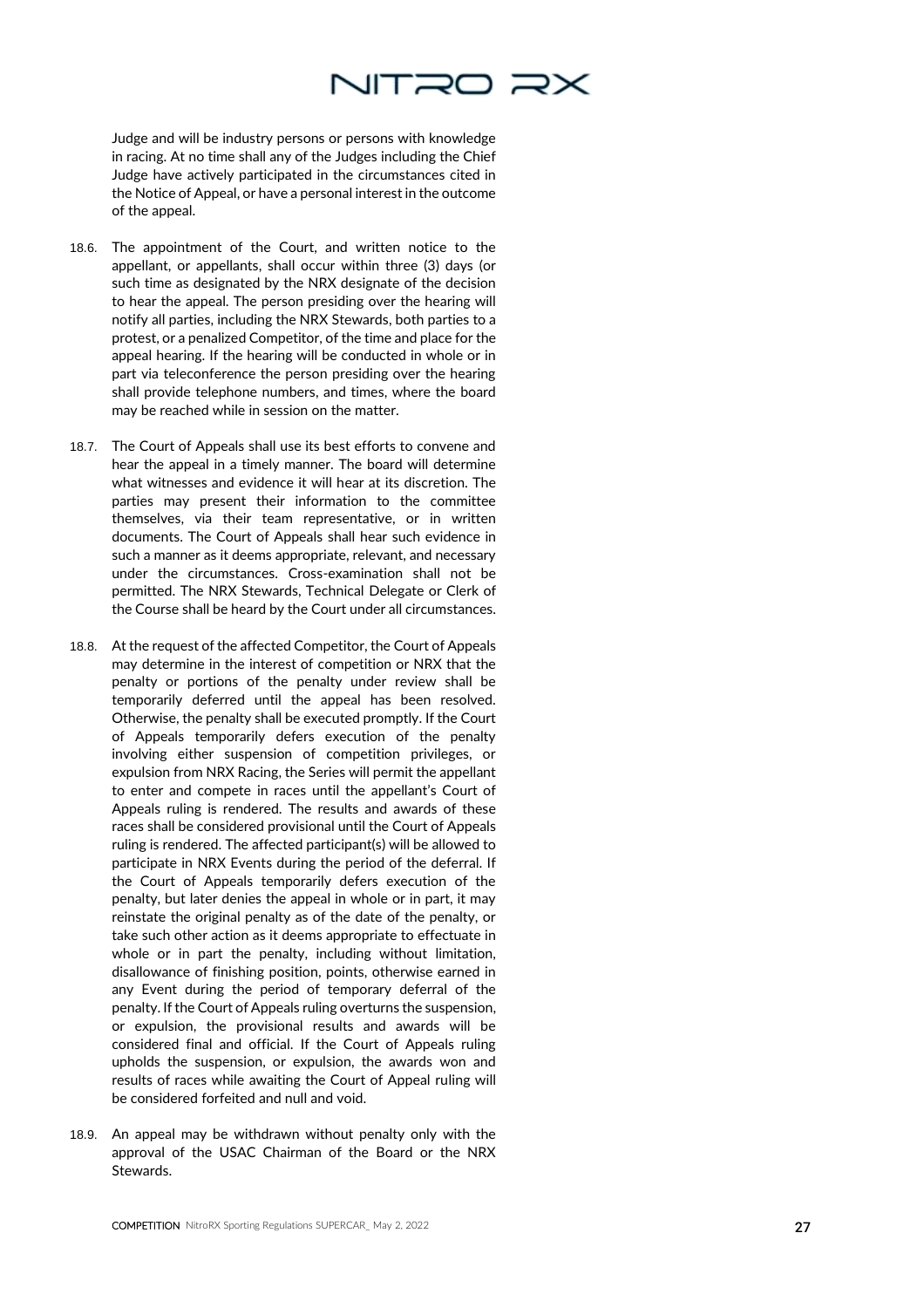

- 18.10. After considering all material they deem relevant, the Court of Appeals shall meet privately, reach its decision, and prepare a written opinion. It may decide that the penalty, or other decision, of the board appealed from should be nullified, mitigated, affirmed, increased, or that a different penalty should be imposed, but shall not order a competition to be rerun. The board shall order the return, or forfeiture, of appeal fees. The board shall direct the disposition of protest fees and tear down bonds, if any, in those cases where the original board's decision is nullified.
- 18.11. NRX reserves the right to publish, or cause to be published, all final Court of Appeal decisions, including the names of all parties concerned. Persons, Entrants, or organizations referred to in each said decision shall have no right, or action, against NRX, USAC, or any person publishing such notice, and shall agree that said decision shall be final and binding. A copy of the final decision of the Court of Appeal shall be sent to all parties of the appeal as soon as possible after the decision becomes final. Any penalty imposed by the Court of Appeal shall be effective immediately as stated in its decision. Penalties involving time, disqualification, suspension, or loss of points shall be made effective from the date of the conclusion of the event involved.

### **JUDICIAL CAMERAS**

19.1. Throughout the Competition, all Competitors must have installed in their car a judicial camera. It is the responsibility of each Competitor to ensure that the camera is positioned in such a way that the track, the steering wheel and the pedals are clearly visible, that the camera batteries are sufficiently charged, and that the SD recording card is in place and has sufficient capacity to record all of the races in HD quality. The penalty (up to disqualification from the Competition) for non compliance will be at the discretion of the Stewards. The weight of the camera system is included in the minimum weight of the car. The onus is on the Competitor to ensure the judicial camera has a wide enough field of view is switched on and recording for all Practice sessions, Battle Brackets, Heats, Semi -Finals, LCQ and Finals. The camera must work as soon as the car enters the pre -grid area and must not be switched off until it returns to the paddock. Championship Officials must be able to access the footage at all times during the Competition following a protest or otherwise. The images must be viewed using the equipment (computer) of the Competitor, who must ensure this equipment is working. The footage can be used only by the Officials and the Championship promoter. With the exception of cameras installed by the Championship TV contractor no other on -car/in -car video, still or motion picture cameras will be permitted without the written authority of the Championship Promoter. For the avoidance of doubt, Competitors may not use footage from the judicial camera for any commercial purposes including but not limited to any form of television broadcast (free to air, internet, pay per view, subscription, satellite, terrestrial) any other form of internet use, advertising, sponsorship or any type of public performance.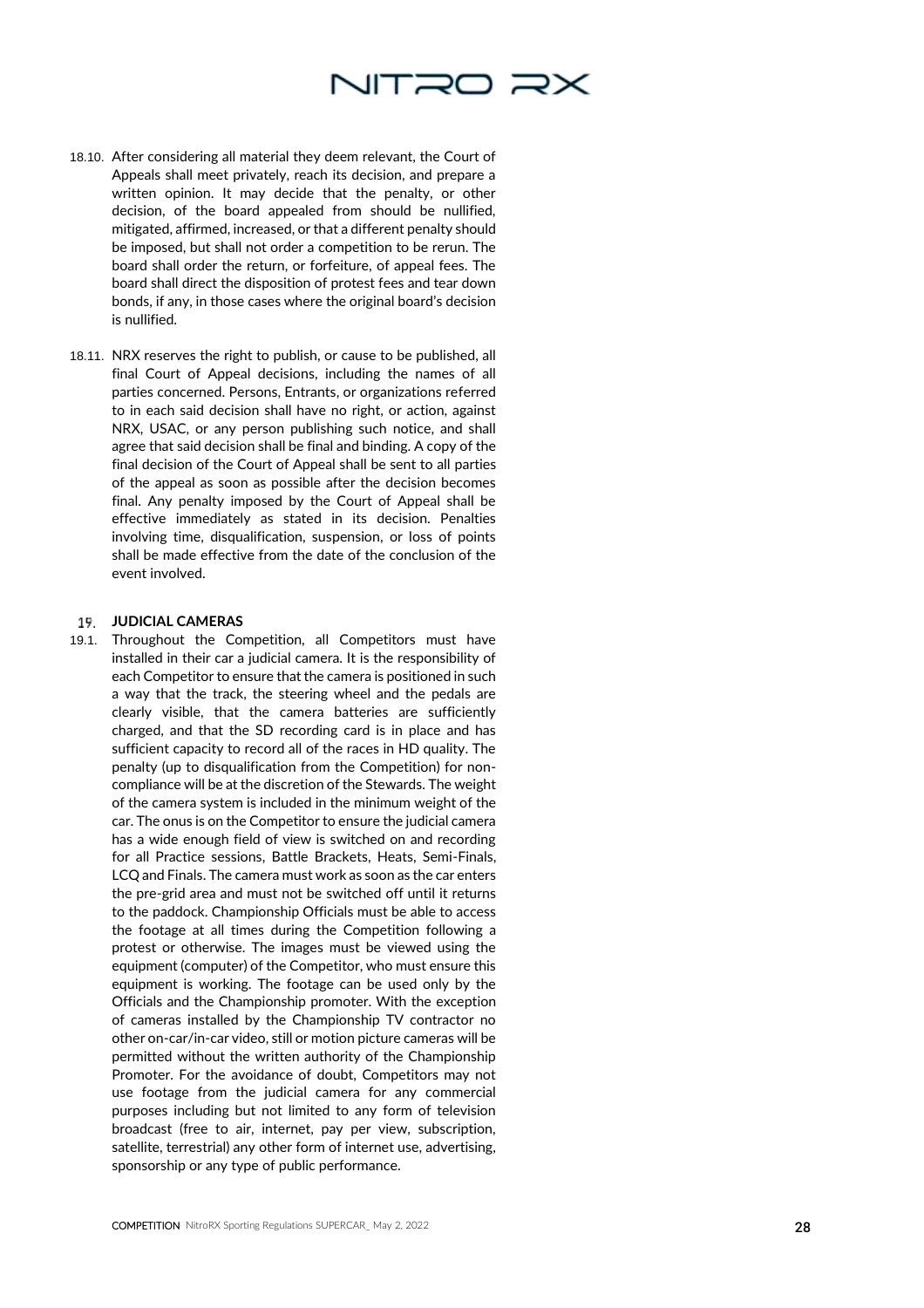

- 19.2. Throughout the Competition, all permanent Competitors must have (1) one judicial camera per car installed in their paddock awning allowing Officials all sides of all car s to record the number of personnel working on the car(s). It is the responsibility of each Competitor to ensure that the cameras are positioned in such a way that the car(s) and full working area are clearly visible, that the camera batteries are sufficiently charged and that the SD recording cards are in place and have sufficient capacity to record at all times when work is being carried out on the car(s). The penalty (up to disqualification from the Competition) for non -compliance will be at the discretion of the Stewards. The onus is on the Competitor to ensure that the judicial cameras are switched on and recording at all times when work is being carried out on the car(s).
- 19.3. Championship officials must be able to access the footage at all times during the Competition following a protest or otherwise. The images must be viewed using the equipment (computer) of the Competitor, who must ensure that this equipment is working. The footage may be used only by Race Officials and the Championship promoter. For the avoidance of doubt, Competitors may not use footage from the judicial cameras for any commercial purposes, including but not limited to any form of television broadcast (free to air, internet, pay per view, subscription, satellite, terrestrial) any other form of internet use, advertising, sponsorship or any type of public performance.

#### 20. **TEST EVENTS AND PRESS DAYS**

- 20.1. The Championship Promoter may organize one official collective test session, which will be mandatory for registered Competitors. For Teams and permanent individual Competitors and their designated Drivers, there will be no other testing or practice at Championship venues from the closing of the entries until the last race of the season. Championship Competitors and Drivers may take part in other official Competitions even at those venues as long as the NRX Championship vehicle is not involved. Media or press days for Championship Competitions will only be organized in conjunction with the Championship promoter and use of the track at these days will be monitored to prevent them being used as a test session. Any breach of these rules will be examined by the Stewards of the next Competition. The penalty given is at their discretion.
- 20.2. Passenger lap sessions, open to Teams and permanent individual Competitors may be organized within Championship Competitions in conjunction with the Championship promoter, with the authorization of NRX.

### **ADDITIONAL PROVISIONS**  21.

21.1. Of the passes that will be allocated per Competition to each permanent Competitor, 15 will be of the Crew type for each two -car team. The allocation of these passes will be increased by 5 if the same team is fielding a third car, and by a further 4 with the entry of each additional car. In the event that one of these cars comes to abandon the Competition, the corresponding passes will be withdrawn from the Team. Each individual permanent Competitor will receive 8 Crew passes.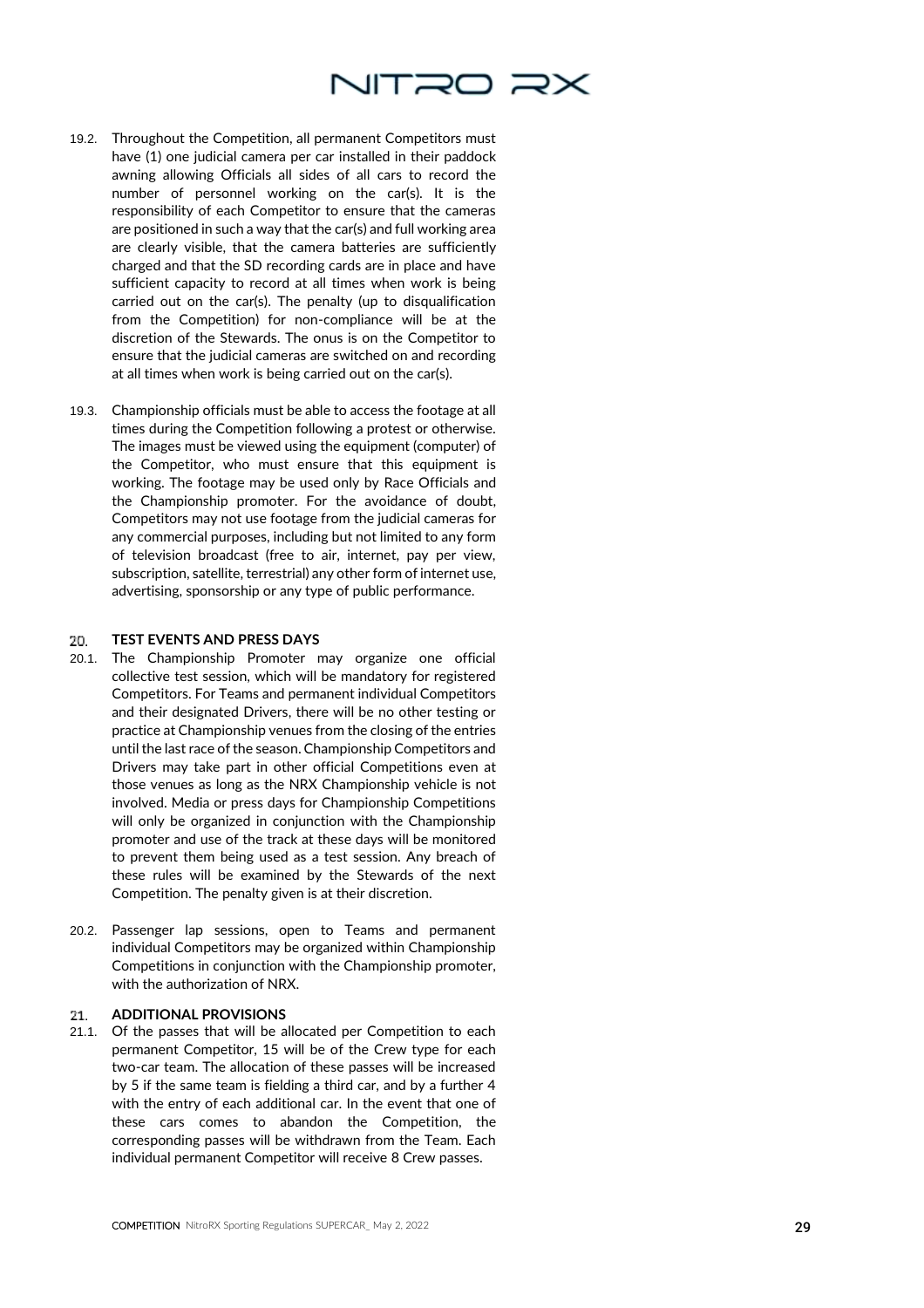

- 21.2. Only persons wearing a Crew armband shall be authorized to work on the car(s). A maximum of five armband wearers can be in direct contact/engagement with a car at any one time. These armbands can be swapped between personnel but only 5 Crew per car at any one time
- 21.3. For the avoidance of doubt, staff whose duties are solely connected with hospitality, sponsors, marketing, public relations or security are not considered Crew. Similarly, doctors, or the Team or permanent individual Competitor President, Chairman or Managing Director will not be included in the above figure. Before each Competition, the Team Manager of every Team, or permanent individual Competitor, will have to declare through the appropriate Team Personnel declaration form:

a) the name of the Team Manager b) the list of the Crew pass holders c) the list of the Spotter pass holders

- 21.4. Each Crew pass is linked to a member of the Team as per the declaration and cannot be swapped with another Team member at any time during the Competition.
- 21.5. The control period for passes starts when the scrutineering or the administrative checks begin, whichever happens first, and ends when the protest time is over.
- 21.6. Drivers, Competitors and Team personnel will be allowed to have track walks only at the times listed in the Supplementary regulations. No motorised or electrically assisted vehicles are permitted on the track walks.
- 21.7. Any measurement of the track surface, including the starting area (e.g., surface roughness, temperature, etc.), is forbidden.
- 21.8. The official time of the Event will be the local GPS time, as provided by the official timekeeping team and displayed on the timing screens.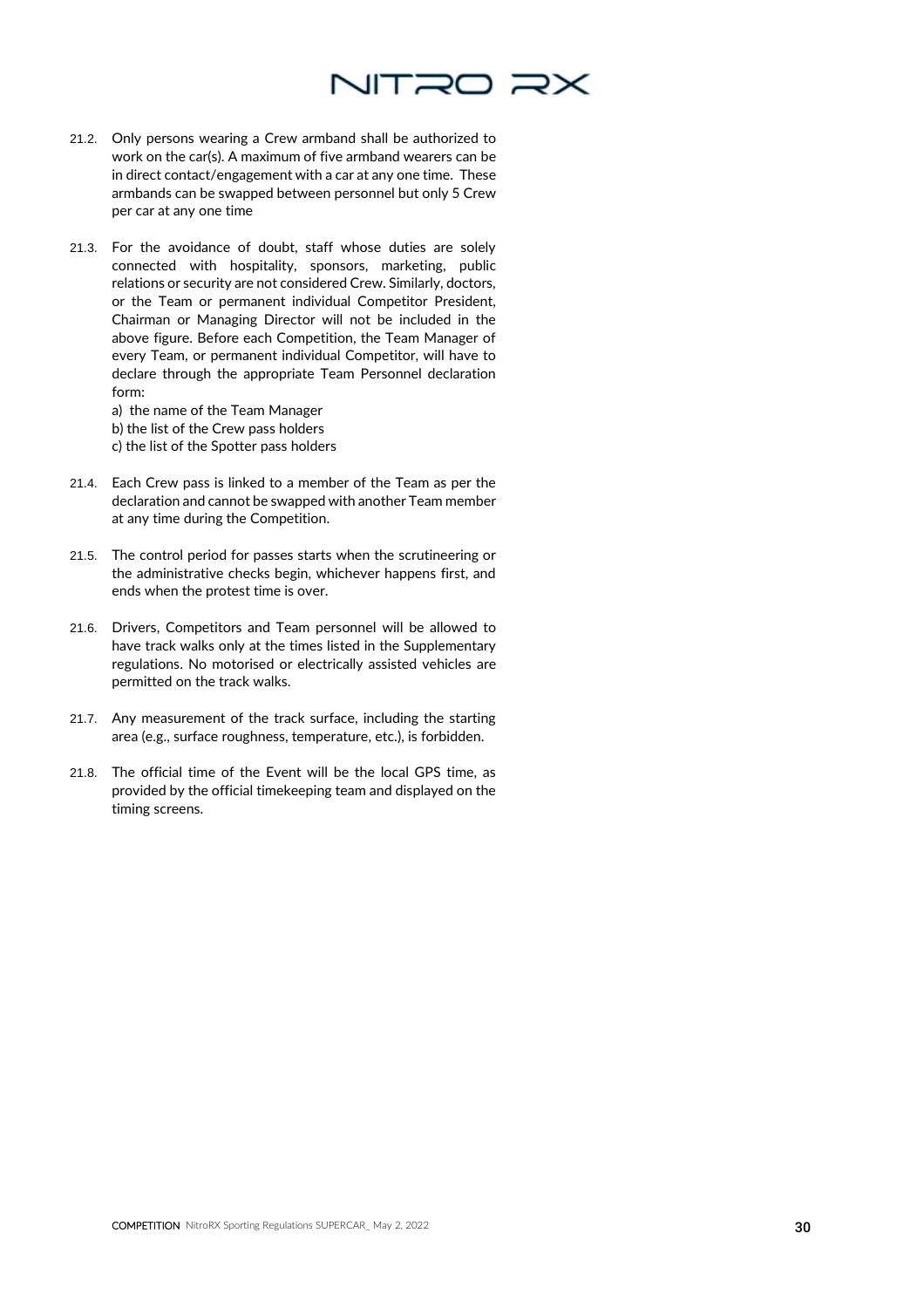

**APPENDIX 1 – Information to be included in the Supplementary Regulations**

- 1. Nomination of the Organiser(s);
- 2. The name, nature and definition of the proposed Competition(s);
- 3. A statement that the Event is to be held under the specified rules;
- 4. Composition of the Organising Committee, which must include the names of the persons forming the Organising Committee, and the address of that committee;
- 5. Place and date of the Event;
- 6. A full description of the proposed Competitions including length and direction of the Course, classes and categories of vehicles admitted, fuel, restriction in the number of Entries, if such limitation exists, and/or in the number of vehicles allowed to start, etc.
- 7. All useful information concerning Entries (address to which they are to be sent, dates and hours of opening and closing, amount of fee, if such exists;
- 8. All relevant information concerning insurance;
- 9. The dates, times and nature of Starts, with indication of Handicaps, if any
- 10. Reminder of required documentation including compulsory Licenses;
- 11. Manner in which classification shall be established;
- 12. The place and time of the publication of the Provisional and Final Classifications. Should it be impossible for the Organizers to publish the classifications as stated, they shall issue, at the time and place fixed, accurate details concerning the measures they intend to take regarding the classifications.
- 13. A detailed list of prizes;
- 14. The names of the Stewards and of the other officials;
- 15. The locations of the official notice boards or the digital notice board;
- 16. A provision for postponement or cancellation of a Competition, if applicable.
- 17. Event specific tire type and tire technical/operating guidelines